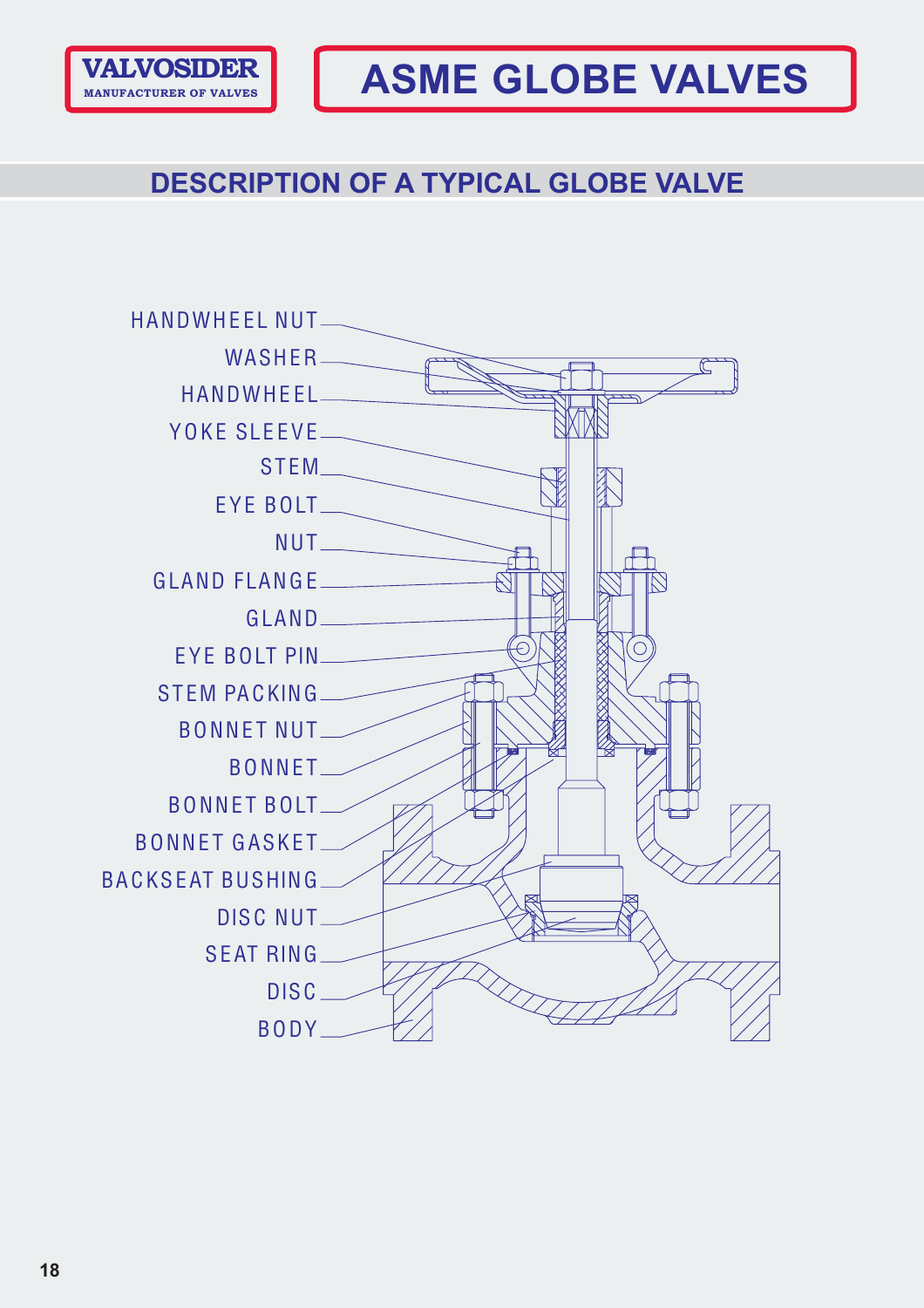

# **ASME GLOBE VALVES 3**

|--|

| <b>TYPE</b>                                 | <b>CLASS</b> | <b>SIZES</b> | FIG. N.       | <b>TYPE</b>                                 | <b>CLASS</b> | <b>SIZES</b> | FIG. N.      |
|---------------------------------------------|--------------|--------------|---------------|---------------------------------------------|--------------|--------------|--------------|
| <b>GLOBE VALVES</b><br>'Y' TYPE             | 150          | $2" - 16"$   | 460Y          | <b>GLOBE VALVES</b><br><b>BOLTED BONNET</b> | 150          | $2" - 16"$   | 460          |
|                                             | 300          | $2" - 16"$   | 461Y          |                                             | 300          | $2" - 16"$   | 461          |
|                                             | 600          | $2" - 16"$   | 462Y          |                                             | 600          | $2" - 16"$   | 462          |
|                                             | 900          | $2" - 12"$   | 463Y          |                                             | 900          | $2" - 12"$   | 463          |
|                                             | 1500         | $2" - 12"$   | 464Y          |                                             | 1500         | $2" - 12"$   | 464          |
| page 22                                     |              |              |               | page 20                                     |              |              |              |
| <b>GLOBE VALVES</b><br>ANGLE 90°            | 150          | $2" - 16"$   | 460A          | <b>GLOBE VALVES</b><br><b>CRYOGENIC</b>     | 150          | $2" - 16"$   | <b>460EB</b> |
| 一                                           | 300          | $2" - 16"$   | 461A          | <b>Retain</b>                               | 300          | $2" - 16"$   | 461EB        |
|                                             | 600          | $2" - 16"$   | 462A          |                                             | 600          | $2" - 16"$   | <b>462EB</b> |
|                                             | 900          | $2" - 12"$   | 463A          |                                             | 900          | $2" - 12"$   | <b>463EB</b> |
| ◯                                           | 1500         | $2" - 12"$   | 464A          |                                             | 1500         | $2" - 12"$   | <b>464EB</b> |
| page 24                                     |              |              |               | page 26                                     |              |              |              |
| <b>GLOBE VALVES</b><br><b>BELLOW SEAL</b>   | 150          | $2" - 16"$   | <b>460YSO</b> | <b>GLOBE VALVES</b><br><b>BELLOW SEAL</b>   | 150          | $2" - 16"$   | <b>460SO</b> |
| 'Y' TYPE                                    | 300          | $2" - 16"$   | <b>461YSO</b> |                                             | 300          | $2" - 16"$   | <b>461SO</b> |
|                                             | 600          | 2"<br>$-16"$ | <b>462YSO</b> |                                             | 600          | 2"<br>$-16"$ | 462SO        |
|                                             | 900          | $2" - 12"$   | <b>463YSO</b> |                                             | 900          | $2" - 12"$   | <b>463SO</b> |
|                                             | 1500         | $2" - 12"$   | <b>464YSO</b> |                                             | 1500         | $2" - 12"$   | <b>464SO</b> |
| page 30                                     |              |              |               | page 28                                     |              |              |              |
| <b>GLOBE VALVES</b><br><b>PRESSURE SEAL</b> | 600          | $2" - 16"$   | <b>P82</b>    | <b>GLOBE VALVES</b>                         | 600          | $2" - 16"$   | <b>P62</b>   |
| 'Y' TYPE                                    | 900          | $2" - 16"$   | <b>P83</b>    | <b>PRESSURE SEAL</b>                        | 900          | $2" - 16"$   | <b>P63</b>   |
|                                             | 1500         | $2" - 12"$   | <b>P84</b>    |                                             | 1500         | $2" - 12"$   | <b>P64</b>   |
|                                             | 2500         | $2" - 12"$   | <b>P85</b>    |                                             | 2500         | $2" - 12"$   | <b>P65</b>   |
| page 34                                     |              |              |               | page 32                                     |              |              |              |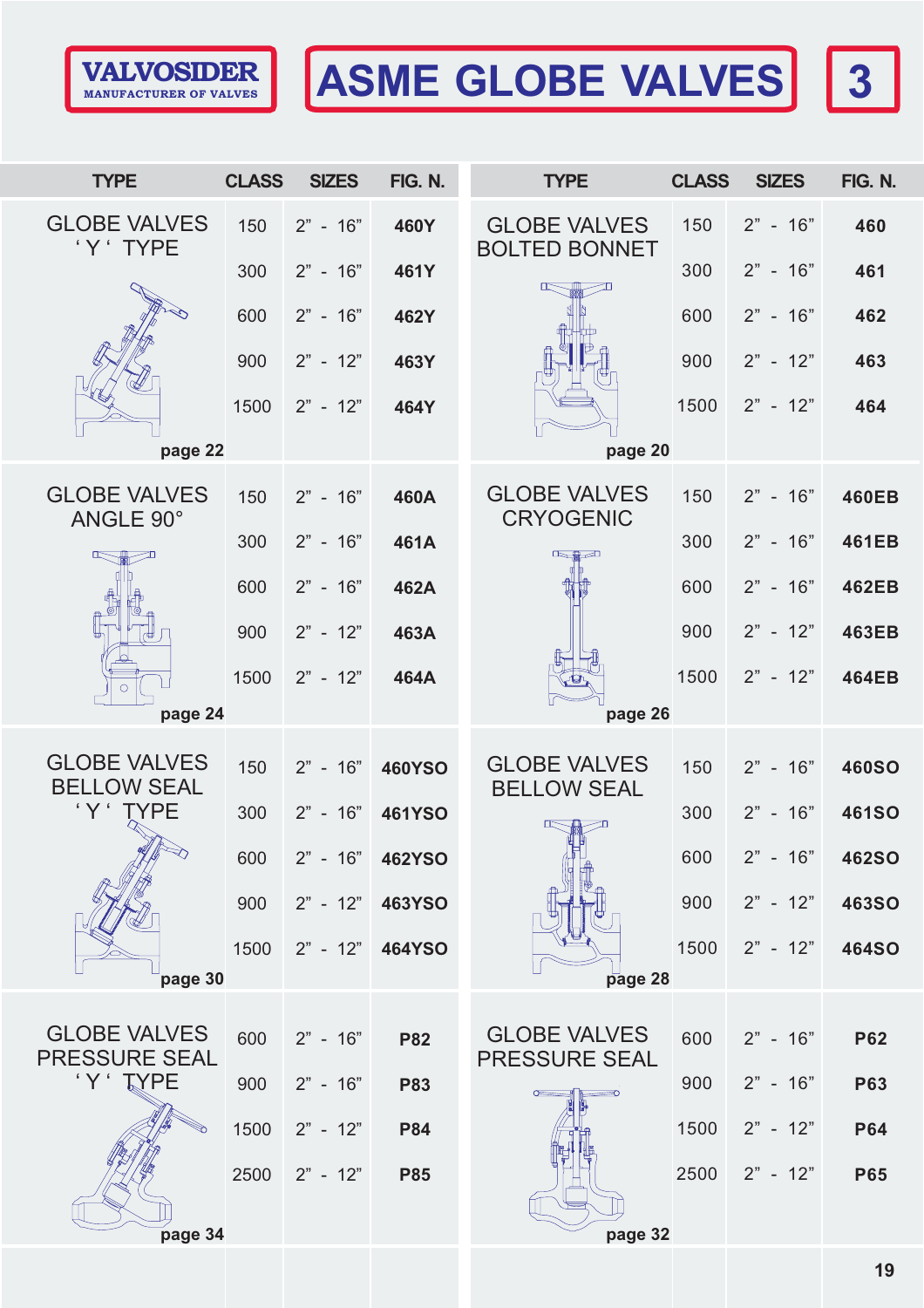# **GLOBE VALVES ASME 150 - 300 - 600 - 900 - 1500 VALVOSIDER MANUFACTURER OF** *standard features* ! **Description** BOLTED BONNET OUTSIDE SCREW AND YOKE V



If higher, valve to be mounted with gear operator or with pressure above the disc and fitted with external or internal bypass.

| $\bigcirc$ Description     | <b>BOLTED BONNET</b><br>OUTSIDE SCREW AND YOKE<br>RISING STEM<br>RISING HANDWHFFI<br><b>SWIVEL PLUG DISC</b><br><b>RENEWABLE SEATS</b> |
|----------------------------|----------------------------------------------------------------------------------------------------------------------------------------|
| $\bigcirc$ Design          | <b>BS 1873</b><br><b>ASME B1634</b><br>WALL THICKNESS TO API 600                                                                       |
| C Face to face ASME B16.10 |                                                                                                                                        |
| $\bigcirc$ Flanges         | <b>ASME B16.5</b><br>BW ENDS TO ASME B16.25                                                                                            |
| $\bigcirc$ Testing         | API 598<br>API 6D<br><b>BS 6755</b>                                                                                                    |
| $\bigcirc$ Rating          | <b>ASME B16.34</b>                                                                                                                     |
| $\bigcirc$ Marking         | <b>MSS-SP 25</b><br>CF-PFD                                                                                                             |
|                            | $\bigcirc$ Certificates EN 10204 - 3.1 B                                                                                               |

|                  | <b>PART NAME</b>                                                                                                | <b>W46x</b> | L46x             | M46x             | C46x           | <b>B46x</b>                            | E46x            | D46x           | <b>F46x</b>    | <b>H46x</b>                                  |
|------------------|-----------------------------------------------------------------------------------------------------------------|-------------|------------------|------------------|----------------|----------------------------------------|-----------------|----------------|----------------|----------------------------------------------|
|                  | <b>Body</b>                                                                                                     | <b>WCB</b>  | <b>LCB</b>       | WC6              | C <sub>5</sub> | C <sub>12</sub>                        | CF <sub>8</sub> | CF8C           | CF8M           | CF3M                                         |
| 2                | <b>Bonnet</b>                                                                                                   | <b>WCB</b>  | LCB              | WC6              | C <sub>5</sub> | C <sub>12</sub>                        | CF8             | CF8C           | CF8M           | CF3M                                         |
|                  | Seat ring surface                                                                                               | F6A(1)      | F6A(1)           | F6A(1)           | F6A(1)         | F6A(1)                                 | F304(1)         | F321(1)        | F316(1)        | F316L(1)                                     |
| 4                | Disc seat surface                                                                                               | F6A(2)      | F6A(2)           | F6A(2)           | F6A(2)         | F6A(2)                                 | F304(2)         | F321(2)        | F316(2)        | F316L(2)                                     |
| 5                | <b>Stem</b>                                                                                                     | F6A (3)     | F6A (3)          | F6A(3)           | F6A(3)         | F6A(3)                                 | F304(3)         | F321(3)        | F316(3)        | F316L(3)                                     |
| 6                | <b>Back seat</b>                                                                                                | F6A         | F6A              | F <sub>6</sub> A | F6A            | F6A                                    | F304            | F321           | F316           | F316L                                        |
| 7                | Gland                                                                                                           | F6A         | F <sub>6</sub> A | F <sub>6</sub> A | F6A            | F <sub>6</sub> A                       | F304            | F321           | F316           | F316L                                        |
| 8                | <b>Gland flange</b>                                                                                             | A105        | F316             | F316             | F316           | F316                                   | F316            | F316           | F316           | F316L                                        |
| 9                | Yoke sleeve                                                                                                     | B148 9A (4) | B148 9A (4)      | Nod.Iron         | Nod.Iron       | Nod.Iron                               | B148 9A (4)     | B148 9A (4)    | B148 9A (4)    | B148 9A (4)                                  |
| 10               | Disc nut                                                                                                        | F6A         | F6A              | F6A              | F6A            | F6A                                    | F304            | F321           | F316           | F316L                                        |
| 11               | Handwheel                                                                                                       |             |                  |                  |                | Steel                                  |                 | ▶              |                |                                              |
| 12 <sup>12</sup> | Plate                                                                                                           |             |                  |                  |                | A105                                   |                 |                |                |                                              |
| 13               | <b>Handwheel nut</b>                                                                                            |             |                  |                  |                | A <sub>105</sub>                       |                 |                |                |                                              |
| 14               | <b>Bolts</b>                                                                                                    | <b>B7</b>   | L7               | <b>B16</b>       | <b>B16</b>     | <b>B16</b>                             | B <sub>8</sub>  | B <sub>8</sub> | B <sub>8</sub> | B <sub>8</sub>                               |
| 15               | <b>Nuts</b>                                                                                                     | 2H          | G <sub>4</sub>   | G4               | G4             | G4                                     | G8              | G <sub>8</sub> | G8             | G <sub>8</sub>                               |
| 16               | Eye bolts                                                                                                       | <b>B7</b>   | <b>B7</b>        | B <sub>8</sub>   | B <sub>8</sub> | B <sub>8</sub>                         | B <sub>8</sub>  | B <sub>8</sub> | B <sub>8</sub> | B <sub>8</sub>                               |
| 17               | <b>Nuts</b>                                                                                                     | 2H          | 2H               | 2H               | 2H             | 2H                                     | G <sub>8</sub>  | G <sub>8</sub> | G8             | G <sub>8</sub>                               |
| 18               | Eye bolt pin                                                                                                    | <b>B7</b>   | <b>B7</b>        | <b>B7</b>        | <b>B7</b>      | <b>B7</b>                              | B <sub>8</sub>  | B <sub>8</sub> | B <sub>8</sub> | B <sub>8</sub>                               |
| 19               | Gasket                                                                                                          |             |                  |                  |                | S.S spiral wound reinf. graphite / RTJ | (5)             |                |                |                                              |
| 20               | Packing                                                                                                         |             |                  |                  |                | Graphite rings & wiper rings           | (6)             |                |                |                                              |
|                  | $(1)$ On request forest with Otellite $\mathbb{R}$ . Mone $\mathbb{R}$ . Heatellaw $\mathbb{R}$ ether moterials |             |                  |                  |                |                                        |                 |                |                | (4) On required, Nedular lines - Nitrenia CO |

(1) On request: faced with Stellite<sup>ig</sup> - Monel<sup>ig</sup> - Hastelloy<sup>®</sup> - other materials (4) On request: Nodular Iron - Nitronic 60

(2) On request: faced with Stellite® - Monel® - Hastelloy®- other materials  $(5)$  On request: PTFE - other materials

(3) On request: 17 Cr - Monel®- Hastelloy® - other materials (6) On request: PTFE - other materials

All data, subject to technical changes, are only for information and not for official use.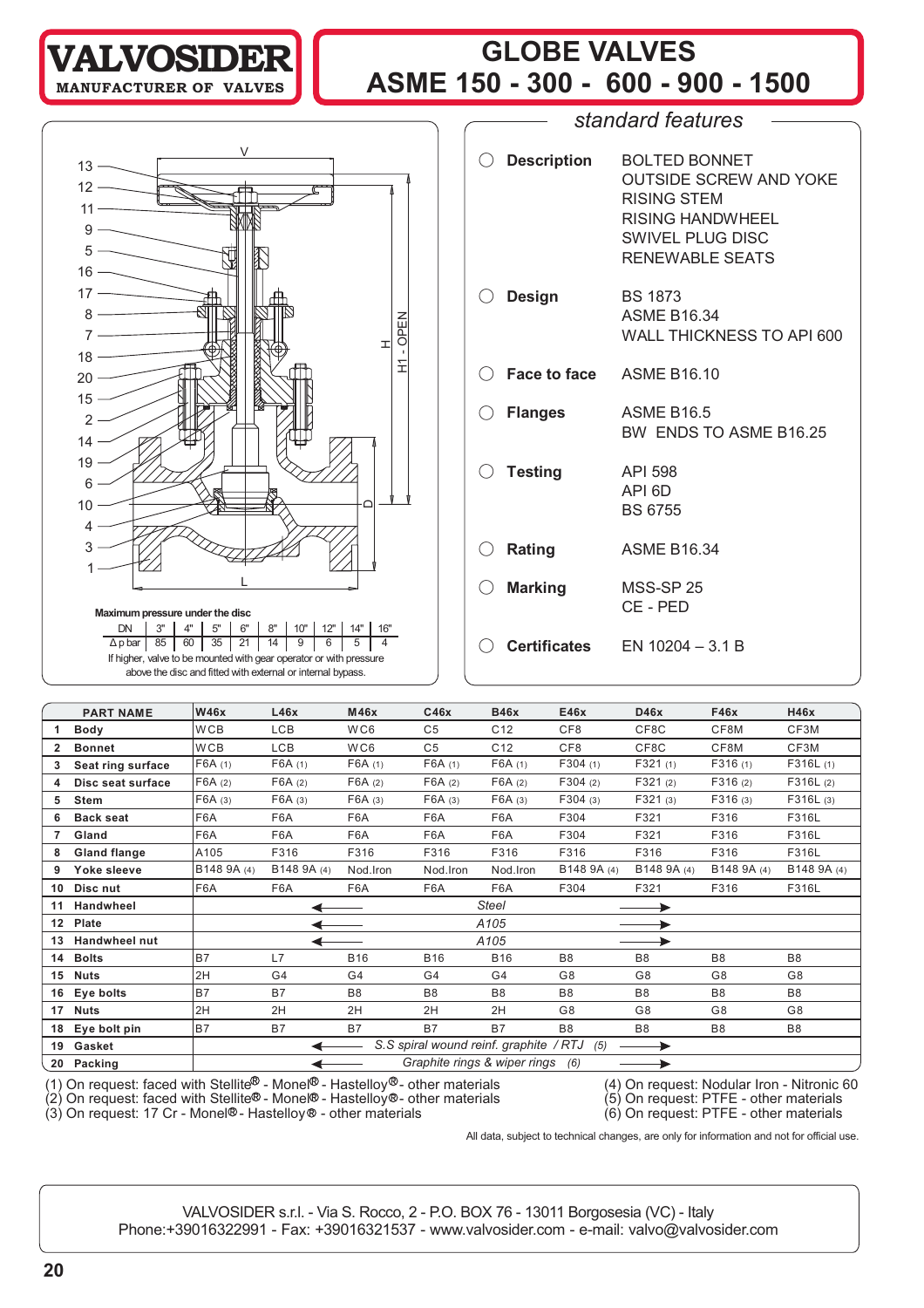# **GLOBE VALVES ASME 150 - 300 - 600 - 900 - 1500**

# **FIG. N. 460 - GLOBE VALVES ASME CLASS 150**

| <b>SIZE</b>    | ייר | $2\frac{1}{2}$ | 3"  | 4"  | 5"  | 6"  | 8"     | 10"  | 12"   | 14"    | 16"     | $\blacksquare$ | $\sim$ | -- | --                       |
|----------------|-----|----------------|-----|-----|-----|-----|--------|------|-------|--------|---------|----------------|--------|----|--------------------------|
| <b>L RF/BW</b> | 203 | 216            | 241 | 292 | 356 | 406 | 495    | 622  | 699   | 787    | 914     | $-$            |        |    | $\overline{\phantom{a}}$ |
| <b>L RTJ</b>   | 216 | 219            | 254 | 305 | 368 | 419 | 508    | 635  | 711   | 800    | 927     | $-$            | $-$    | -- | --                       |
| D              | 152 | 178            | 191 | 229 | 254 | 279 | 343    | 406  | 483   | 533    | 597     |                |        |    |                          |
| V              | 200 | 200            | 225 | 250 | 300 | 300 | $500*$ | 700* | 700 * | $800*$ | $1000*$ |                | --     |    | $- -$                    |
| н              | 320 | 350            | 380 | 430 | 480 | 560 | 680    | 750  | 860   | 910    | 1240    | --             | --     |    | --                       |
| H1             | 335 | 370            | 404 | 460 | 518 | 605 | 740    | 825  | 950   | 1025   | 1375    |                |        |    |                          |

# **FIG. N. 461 - GLOBE VALVES ASME CLASS 300**

| <b>SIZE</b>    | 2"  | $2\frac{1}{2}$ | 2"  | 4"  | 5"  | 6"     | 8"      | 10"   | 12"   | 14"    | 16"     | $\blacksquare$           | $\blacksquare$ | -- | $\blacksquare$ |
|----------------|-----|----------------|-----|-----|-----|--------|---------|-------|-------|--------|---------|--------------------------|----------------|----|----------------|
| <b>L RF/BW</b> | 267 | 292            | 318 | 356 | 400 | 445    | 559     | 622   | 711   | 838    | 864     |                          |                |    | --             |
| <b>L RTJ</b>   | 282 | 308            | 333 | 371 | 416 | 460    | 575     | 638   | 727   | 854    | 879     | $\overline{\phantom{m}}$ |                |    | --             |
| D              | 165 | 191            | 210 | 254 | 279 | 318    | 381     | 445   | 521   | 584    | 648     |                          |                |    | --             |
|                | 200 | 225            | 225 | 300 | 300 | $500*$ | $600 *$ | 700 * | 700 * | $800*$ | $1000*$ |                          |                |    | --             |
| н              | 390 | 400            | 410 | 440 | 570 | 680    | 800     | 850   | 1010  | 1150   | 1380    |                          |                |    | --             |
| H1             | 405 | 420            | 434 | 470 | 608 | 725    | 860     | 925   | 1100  | 1255   | 1515    |                          |                |    | --             |

#### **FIG. N. 462 - GLOBE VALVES ASME CLASS 600**

| SIZE         | 2"  | $2^{1/2"}$ | 3"  | 4"     | 5"     | 6"     | 8"    | 10"     | 12"   | 14"     | 16"     | $\blacksquare$           | $\sim$ | -- | -- |
|--------------|-----|------------|-----|--------|--------|--------|-------|---------|-------|---------|---------|--------------------------|--------|----|----|
| L RF/BW      | 292 | 330        | 356 | 432    | 508    | 559    | 660   | 787     | 838   | 889     | 991     |                          |        |    |    |
| <b>L RTJ</b> | 295 | 333        | 359 | 435    | 511    | 562    | 663   | 790     | 841   | 892     | 994     |                          |        |    | -- |
| ID.          | 165 | 191        | 210 | 273    | 330    | 356    | 419   | 508     | 559   | 603     | 686     | --                       |        |    | -- |
| IV           | 200 | 250        | 250 | $400*$ | $500*$ | $700*$ | 1000* | $1000*$ | 1000* | $1000*$ | $1000*$ | $- -$                    | --     | -- | -- |
| ΙH           | 350 | 515        | 545 | 600    | 686    | 780    | 840   | 1235    | 1311  | 1430    | 1670    | $\overline{\phantom{a}}$ |        |    |    |
| <b>H1</b>    | 365 | 535        | 569 | 630    | 724    | 825    | 900   | 1310    | 1401  | 1552    | 1805    |                          |        |    |    |

# **FIG. N. 463 - GLOBE VALVES ASME CLASS 900**

| <b>SIZE</b>    | ን"  | $2\frac{1}{2}$ | 3"   | 4"   | 5"   | 6"      | 8"    | 10"   | 12"   |
|----------------|-----|----------------|------|------|------|---------|-------|-------|-------|
| <b>L RF/BW</b> | 368 | 419            | 381  | 457  | 559  | 610     | 737   | 838   | 965   |
| <b>L RTJ</b>   | 371 | 422            | 384  | 460  | 562  | 613     | 740   | 842   | 968   |
| D              | 216 | 244            | 241  | 292  | 349  | 381     | 470   | 546   | 610   |
| <b>V</b>       | 400 | 400            | 500* | 600* | 700* | $1000*$ | 1000* | 1000* | 1000* |
| Iн             | 575 | 690            | 590  | 720  | 870  | 973     | 1140  | 1500  | 1680  |
| H1             | 590 | 710            | 614  | 750  | 908  | 1018    | 1200  | 1575  | 1770  |

# **FIG. N. 464 - GLOBE VALVES ASME CLASS 1500**

| <b>SIZE</b>    | ን"     | $2\frac{1}{2}$ | 3"     | 4"   | 5"   | 6"     | 8"      | 10"     | 12"   |
|----------------|--------|----------------|--------|------|------|--------|---------|---------|-------|
| <b>L RF/BW</b> | 368    | 419            | 470    | 546  | 673  | 705    | 832     | 991     | 1130  |
| L RTJ          | 371    | 422            | 473    | 549  | 676  | 711    | 842     | 1000    | 1146  |
| ID.            | 216    | 244            | 267    | 311  | 375  | 394    | 483     | 584     | 673   |
| <b>V</b>       | $400*$ | $400*$         | $500*$ | 700* | 700* | $900*$ | $1000*$ | $1000*$ | 1000* |
| lн             | 575    | 690            | 770    | 840  | 902  | 973    | 1043    | 1670    | 1750  |
| H1             | 590    | 710            | 794    | 870  | 940  | 1018   | 1103    | 1745    | 1860  |

\* Gear operator recommended

*features on request*

**VALVOSIDE** 

**MANUFACTURER OF** 

| $\circ$ TOP FLANGE TO ISO 5210                                 |
|----------------------------------------------------------------|
| $\circ$ GEAR OPERATOR                                          |
| $\bigcirc$ CHAIN WHEEL OPERATOR                                |
| $\circ$ PNEUMATIC ACTUATOR                                     |
| O HYDRAULIC ACTUATOR                                           |
| $\circ$ ELECTRIC ACTUATOR                                      |
| $\cap$ POSITION INDICATOR                                      |
| ○ LIMIT SWITCHES                                               |
| ○ LOCKING / INTERLOCK SYSTEM                                   |
| $\circ$ DISC WITH PTFE INSERT                                  |
| $\circ$ PARABOLIC DISC                                         |
| $\circ$ STOP CHECK DISC                                        |
| $\circ$ STEM PROTECTION                                        |
| $\circ$ STEM EXTENSION                                         |
| O LANTERN RING                                                 |
| $\circ$ EXTENDED STUFFING BOX                                  |
| ○ LIVE LOADED PACKING                                          |
| $\circ$ DRAIN PLUG                                             |
| ○ BY PASS                                                      |
| $\cap$ BW ENDS                                                 |
| $\circ$ DIN CONNECTIONS                                        |
| inical changes are only for information and not for official i |

All dimensions in mm (except where differently indicated) <br>All data, subject to technical changes, are only for information and not for official use.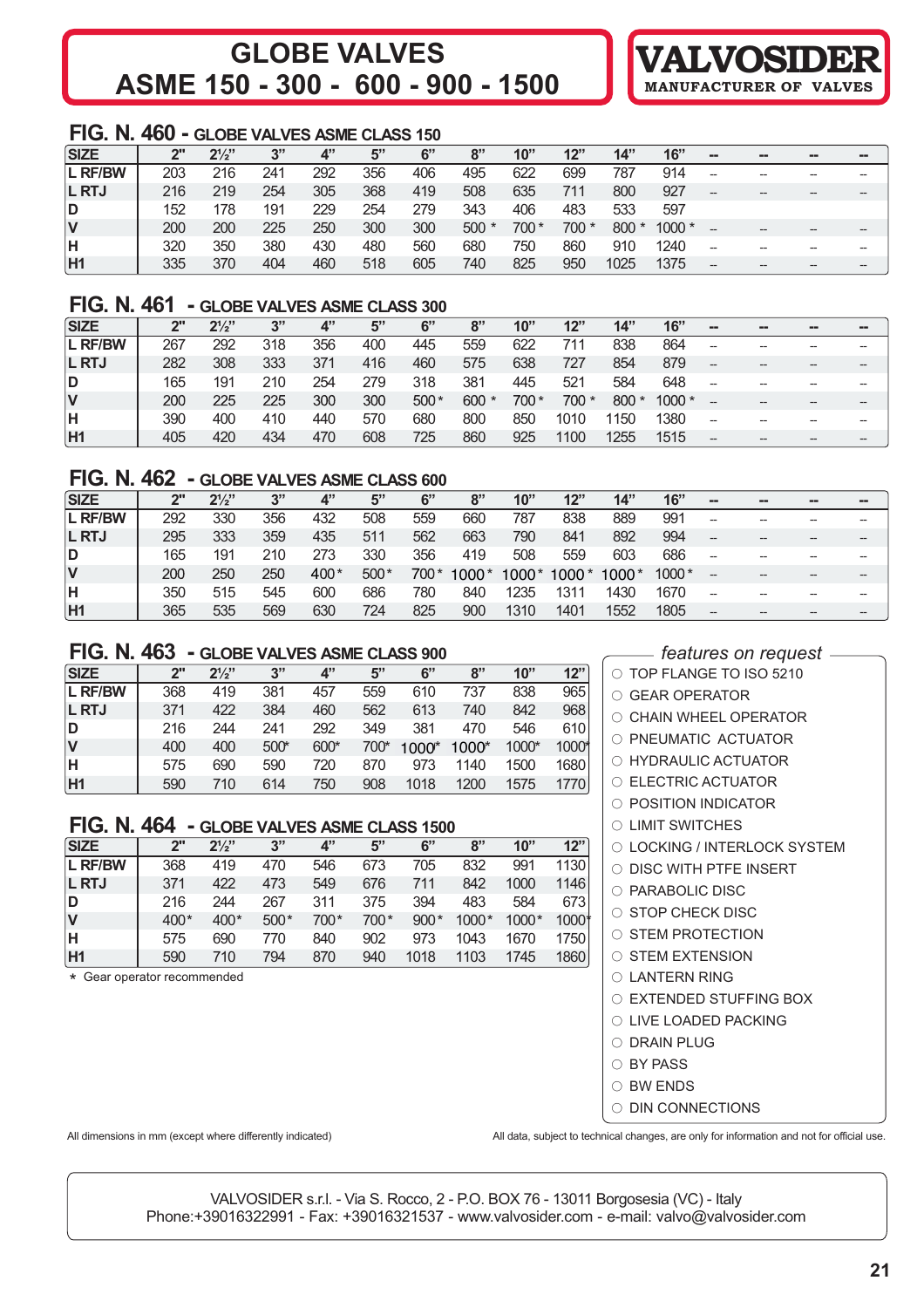

# **GLOBE VALVES - 'Y' TYPE** LVOSIDER | GLOBL VALVLS - I IIFL<br>
ASME 150 - 300 - 600 - 900 - 1500



| <b>BOLTED BONNET</b><br><b>OUTSIDE SCREW AND YOKE</b><br><b>RISING STEM</b><br><b>RISING HANDWHEEL</b><br>SWIVEL PLUG DISC<br><b>RENEWABLE SEATS</b>             |
|------------------------------------------------------------------------------------------------------------------------------------------------------------------|
| <b>BS 1873</b><br><b>ASME B16.34</b><br><b>WALL THICKNESS TO API 600</b>                                                                                         |
|                                                                                                                                                                  |
| <b>ASME B16.5</b><br>BW ENDS TO ASME B16.25                                                                                                                      |
| API 598<br>API <sub>6D</sub><br><b>BS 6755</b>                                                                                                                   |
| <b>ASME B16.34</b>                                                                                                                                               |
| <b>MSS-SP 25</b><br>CE-PED                                                                                                                                       |
| $\bigcirc$ Certificates EN 10204 - 3.1 B                                                                                                                         |
| $\bigcirc$ Description<br>$\bigcirc$ Design<br>C Face to face ASME B16.10<br>$\bigcirc$ Flanges<br>$\bigcirc$ Testing<br>$\bigcirc$ Rating<br>$\bigcirc$ Marking |

*standard features*

|    | <b>PART NAME</b>                                                                          | <b>W46xY</b>                                   | L46xY            | <b>M46xY</b>     | C46xY                                                                                                          | <b>B46xY</b>                     | E46xY                | D46xY          | <b>F46xY</b>   | <b>H46xY</b>   |  |
|----|-------------------------------------------------------------------------------------------|------------------------------------------------|------------------|------------------|----------------------------------------------------------------------------------------------------------------|----------------------------------|----------------------|----------------|----------------|----------------|--|
|    | <b>Body</b>                                                                               | <b>WCB</b>                                     | LCB              | WC6              | C <sub>5</sub>                                                                                                 | C <sub>12</sub>                  | CF <sub>8</sub>      | CF8C           | CF8M           | CF3M           |  |
| 2  | <b>Bonnet</b>                                                                             | <b>WCB</b>                                     | <b>LCB</b>       | WC6              | C <sub>5</sub>                                                                                                 | C <sub>12</sub>                  | CF <sub>8</sub>      | CF8C           | CF8M           | CF3M           |  |
| 3  | Seat ring surface                                                                         | F6A(1)                                         | F6A(1)           | F6A(1)           | F6A(1)                                                                                                         | F6A(1)                           | F304(1)              | F321(1)        | F316(1)        | F316L(1)       |  |
|    | Disc seat surface                                                                         | F6A(2)                                         | F6A(2)           | F6A(2)           | F6A(2)                                                                                                         | F6A(2)                           | F304(2)              | F321(2)        | F316(2)        | F316L(2)       |  |
| 5  | <b>Stem</b>                                                                               | F6A (3)                                        | F6A(3)           | F6A(3)           | F6A(3)                                                                                                         | F6A(3)                           | F304(3)              | F321(3)        | F316(3)        | F316L(3)       |  |
| 6  | <b>Back seat</b>                                                                          | F6A                                            | F <sub>6</sub> A | F <sub>6</sub> A | F <sub>6</sub> A                                                                                               | F6A                              | F304                 | F321           | F316           | F316           |  |
|    | Gland                                                                                     | F6A                                            | F <sub>6</sub> A | F <sub>6</sub> A | F <sub>6</sub> A                                                                                               | F <sub>6</sub> A                 | F304                 | F321           | F316           | F316           |  |
| 8  | <b>Gland flange</b>                                                                       | A105                                           | F316             | F316             | F316                                                                                                           | F316                             | F316                 | F316           | F316           | F316           |  |
| 9  | Yoke sleeve                                                                               | B148 9A (4)                                    | B148 9A (4)      | Nod.Iron         | Nod.Iron                                                                                                       | Nod.Iron                         | B148 9A (4)          | B148 9A (4)    | B148 9A (4)    | B148 9A (4)    |  |
| 10 | Disc nut                                                                                  | F6A                                            | F6A              | F6A              | F6A                                                                                                            | F <sub>6</sub> A                 | F304                 | F321           | F316           | F316L          |  |
| 11 | Handwheel                                                                                 |                                                |                  |                  |                                                                                                                | <b>Steel</b>                     |                      |                |                |                |  |
| 12 | Plate                                                                                     |                                                |                  |                  |                                                                                                                | A <sub>105</sub>                 |                      |                |                |                |  |
| 13 | Handwheel nut                                                                             |                                                |                  |                  |                                                                                                                | A <sub>105</sub>                 |                      |                |                | B <sub>8</sub> |  |
| 14 | <b>Bolts</b>                                                                              | <b>B7</b>                                      | L7               | <b>B16</b>       | <b>B16</b>                                                                                                     | <b>B16</b>                       | B <sub>8</sub>       | B <sub>8</sub> | B <sub>8</sub> | B <sub>8</sub> |  |
| 15 | <b>Nuts</b>                                                                               | 2H                                             | G4               | G4               | G4                                                                                                             | G4                               | G8                   | G <sub>8</sub> | G <sub>8</sub> | G <sub>8</sub> |  |
| 16 | Eye bolts                                                                                 | B7                                             | <b>B7</b>        | B <sub>8</sub>   | B <sub>8</sub>                                                                                                 | B <sub>8</sub>                   | B <sub>8</sub>       | B <sub>8</sub> | B <sub>8</sub> | B <sub>8</sub> |  |
| 17 | <b>Nuts</b>                                                                               | 2H                                             | 2H               | 2H               | 2H                                                                                                             | 2H                               | G <sub>8</sub>       | G <sub>8</sub> | G <sub>8</sub> | G <sub>8</sub> |  |
| 18 | Eye bolt pin                                                                              | B <sub>7</sub>                                 | <b>B7</b>        | <b>B7</b>        | <b>B7</b>                                                                                                      | <b>B7</b>                        | B <sub>8</sub>       | B <sub>8</sub> | B <sub>8</sub> | B <sub>8</sub> |  |
| 19 | Gasket (5)                                                                                | S.S. spiral wound reinf. graphite / RTJ<br>(5) |                  |                  |                                                                                                                |                                  |                      |                |                |                |  |
| 20 | Packing (6)                                                                               |                                                |                  |                  |                                                                                                                | Graphite rings & wiper rings (6) |                      |                |                |                |  |
|    | $\cdots$ $\cdots$ $\cdots$ $\cdots$ $\cdots$ $\cdots$ $\cdots$ $\cdots$ $\cdots$ $\cdots$ |                                                |                  | ക                | 100 - 100 Animals Animals Animals Animals Animals Animals Animals Animals Animals Animals Animals Animals Anim |                                  | $\sim$ $\sim$ $\sim$ |                |                |                |  |

(1) On request: faced with Stellite $^{\omega}$  - Monel $^{\omega}$  - Hastelloy $^{\omega}$  - other materials (4) On request: Nodular Iron - Nitronic 60

(2) On request: faced with Stellite® - Monel® - Hastelloy®- other materials (5) On request: PTFE - other materials (3) On request: 17 Cr - Monel®- Hastelloy® - other materials (6) On request: PTFE - other materials

All data, subject to technical changes, are only for information and not for official use.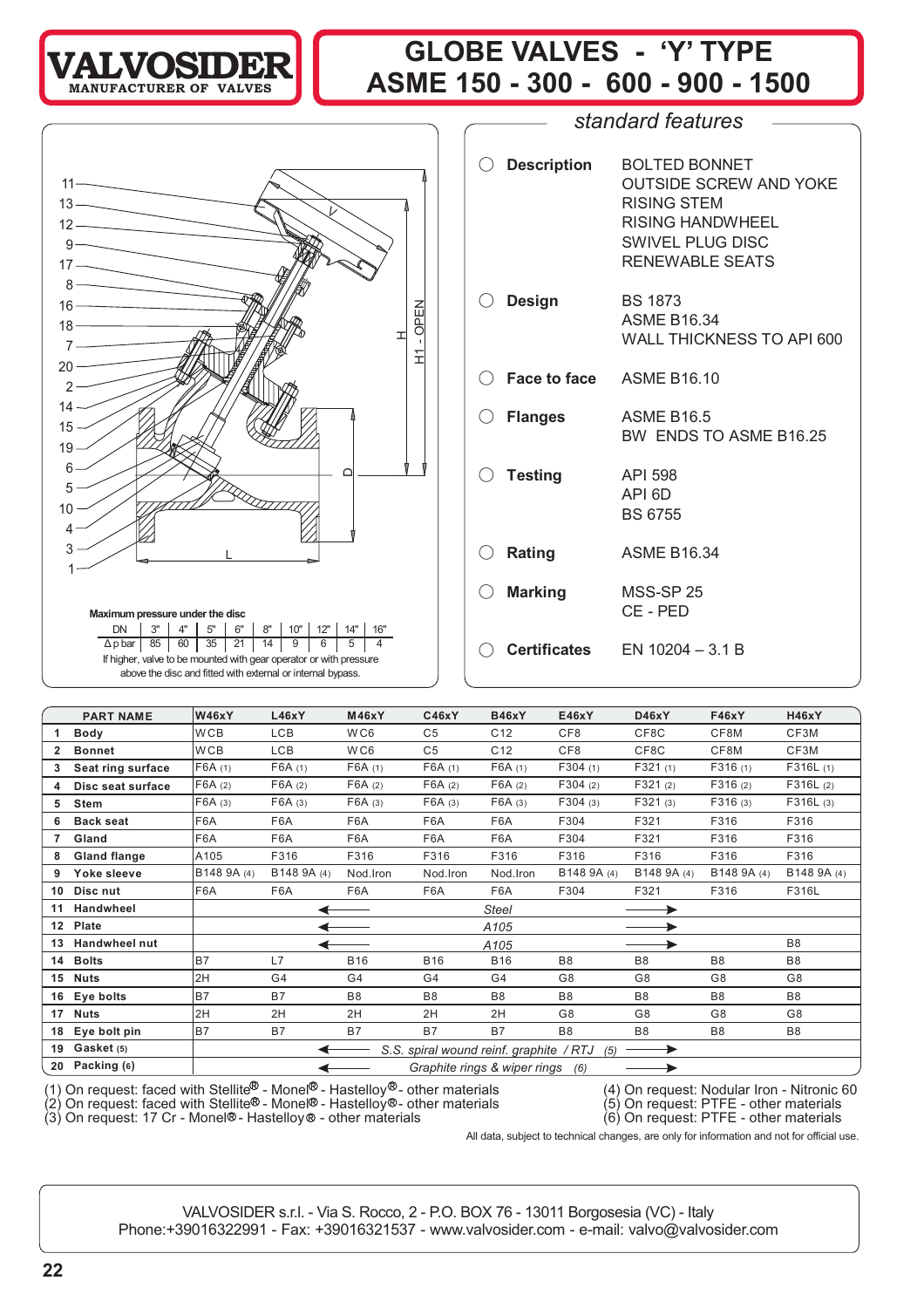# **GLOBE VALVES - 'Y' TYPE ASME 150 - 300 - 600 - 900 - 1500 VALVOSIDER**



# **FIG. N. 460Y - GLOBE VALVES - 'Y' TYPE ASME CLASS 150**

| <b>SIZE</b>  | 2"  | $2^{\frac{1}{2}''}$ | 2"  | 4"  | 5"  | 6"  | 8"     | 10"   | 12"   | 14"    | 16"     | $\sim$ | $\sim$         | -- | --    |
|--------------|-----|---------------------|-----|-----|-----|-----|--------|-------|-------|--------|---------|--------|----------------|----|-------|
| L RF/BW      | 203 | 216                 | 241 | 292 | 356 | 406 | 495    | 622   | 699   | 787    | 914     | --     | --             |    |       |
| <b>L RTJ</b> | 216 | 219                 | 254 | 305 | 368 | 419 | 508    | 635   | 711   | 800    | 927     | $- -$  | $\overline{a}$ |    | $- -$ |
| D            | 152 | 178                 | 191 | 229 | 254 | 279 | 343    | 406   | 483   | 533    | 597     | --     | --             | -- | $- -$ |
| IV           | 200 | 200                 | 225 | 250 | 300 | 300 | $500*$ | 700 * | 700 * | $800*$ | $1000*$ | --     | $\overline{a}$ |    | $- -$ |
| lΗ           | 320 | 350                 | 380 | 440 | 480 | 560 | 680    | 750   | 860   | 930    | 1250    | --     | --             |    |       |
| <b>H1</b>    | 380 | 430                 | 470 | 550 | 615 | 720 | 890    | 1010  | 1170  | 1040   | 1380    | $- -$  |                |    |       |

### **FIG. N. 461Y - GLOBE VALVES - 'Y' TYPE ASME CLASS 300**

| <b>SIZE</b>    | ייר | $2\frac{1}{2}$ | 2"  | 4"  | 5"  | 6"     | 8"      | 10"   | 12"   | 14"    | 16"    | $\sim$                   | -- | --    | $\qquad \qquad \blacksquare$ |
|----------------|-----|----------------|-----|-----|-----|--------|---------|-------|-------|--------|--------|--------------------------|----|-------|------------------------------|
| <b>L RF/BW</b> | 267 | 292            | 318 | 356 | 400 | 445    | 559     | 622   | 711   | 838    | 864    | --                       |    |       | $- -$                        |
| <b>L RTJ</b>   | 282 | 308            | 333 | 371 | 416 | 460    | 575     | 638   | 727   | 854    | 879    | $\overline{\phantom{a}}$ |    |       | $- -$                        |
| D              | 165 | 191            | 210 | 254 | 279 | 318    | 381     | 445   | 521   | 584    | 648    | $-$                      |    |       | $- -$                        |
| v              | 200 | 225            | 225 | 300 | 300 | $500*$ | $600 *$ | 700 * | 700 * | $800*$ | 1000 * | $-$                      |    |       | $\qquad \qquad -$            |
| н              | 390 | 400            | 410 | 430 | 570 | 680    | 800     | 850   | 1010  | 1150   | 1390   | $-$                      |    | $- -$ | $- -$                        |
| H1             | 410 | 420            | 435 | 520 | 615 | 735    | 860     | 930   | 1110  | 1270   | 1512   | $-$                      |    |       | $- -$                        |

### **FIG. N. 462Y - GLOBE VALVES - 'Y' TYPE ASME CLASS 600**

| <b>SIZE</b>  | 2"  | $2\frac{1}{2}$ " | 2"  | 4"     | 5"     | 6"   | 8"    | 10"   | 12"     | 14"     | 16"   | $\qquad \qquad \blacksquare$ | $\qquad \qquad \blacksquare$ | $\blacksquare$ | $\sim$ |
|--------------|-----|------------------|-----|--------|--------|------|-------|-------|---------|---------|-------|------------------------------|------------------------------|----------------|--------|
| L RF/BW      | 292 | 330              | 356 | 432    | 508    | 559  | 660   | 787   | 838     | 889     | 991   | --                           |                              |                |        |
| <b>L RTJ</b> | 295 | 333              | 359 | 435    | 511    | 562  | 663   | 790   | 841     | 892     | 994   | --                           |                              |                |        |
| D            | 165 | 191              | 210 | 273    | 330    | 356  | 419   | 508   | 559     | 603     | 686   | --                           |                              |                |        |
| IV           | 200 | 250              | 250 | $400*$ | $500*$ | 700* | 1000* | 1000* | $1000*$ | $1000*$ | 1000* | $\qquad \qquad \cdots$       |                              |                |        |
| ΙH           | 350 | 515              | 545 | 600    | 686    | 780  | 840   | 1235  | 1311    | 1430    | 1660  | --                           |                              |                |        |
| <b>H1</b>    | 370 | 535              | 570 | 630    | 726    | 830  | 910   | 1315  | 1411    | 1550    | 1800  | --                           |                              |                |        |

#### **FIG. N. 463Y - GLOBE VALVES - 'Y' TYPE ASME CLASS 900**

| <b>SIZE</b>    | 2"  | $2\frac{1}{2}$ | 3"     | 4"     | 5"     | 6"      | 8"    | 10"   | 12"  |
|----------------|-----|----------------|--------|--------|--------|---------|-------|-------|------|
| <b>L RF/BW</b> | 368 | 419            | 381    | 457    | 559    | 610     | 737   | 838   | 965  |
| <b>L RTJ</b>   | 371 | 422            | 384    | 460    | 562    | 613     | 740   | 842   | 968  |
| D              | 216 | 244            | 241    | 292    | 349    | 381     | 470   | 546   | 610  |
| ١V             | 400 | 400            | $500*$ | $600*$ | $700*$ | $1000*$ | 1000* | 1000* | 1000 |
| ΙH             | 575 | 690            | 590    | 720    | 870    | 973     | 1140  | 1500  | 1680 |
| IH1            | 605 | 730            | 634    | 780    | 928    | 1045    | 1230  | 1615  | 1810 |

# **FIG. N. 464Y - GLOBE VALVES - 'Y' TYPE ASME CLASS 1500**

| <b>SIZE</b> | 2"     | $2\frac{1}{2}$ | 3"     | 4"   | 5"   | 6"     | 8"    | 10"     | 12"   |
|-------------|--------|----------------|--------|------|------|--------|-------|---------|-------|
| L RF/BW     | 368    | 419            | 470    | 546  | 673  | 705    | 832   | 991     | 1130  |
| L RTJ       | 371    | 422            | 473    | 549  | 676  | 711    | 842   | 1000    | 1146  |
| ID.         | 216    | 244            | 267    | 311  | 375  | 394    | 483   | 584     | 673   |
| <b>V</b>    | $400*$ | $400*$         | $500*$ | 700* | 700* | $900*$ | 1000* | $1000*$ | 1000* |
| lн          | 575    | 690            | 770    | 840  | 902  | 973    | 1043  | 1670    | 1750  |
| <b>H1</b>   | 615    | 740            | 826    | 915  | 980  | 1080   | 1190  | 1760    | 1855  |

\* Gear operator recommended

*features on request*

| $\circlearrowright$ TOP FLANGE TO ISO 5210 |
|--------------------------------------------|
| $\circ$ GEAR OPERATOR                      |
| $\circ$ CHAIN WHEEL OPERATOR               |
| O PNEUMATIC ACTUATOR                       |
| $\circ$ HYDRAULIC ACTUATOR                 |
| ○ ELECTRIC ACTUATOR                        |
| $\circ$ POSITION INDICATOR                 |
| $\circ$ LIMIT SWITCHES                     |
| ○ LOCKING / INTERLOCK SYSTEM               |
| $\circ$ DISC WITH PTFE INSERT              |
| $\circ$ PARABOLIC DISC                     |
| $\circ$ STOP CHECK DISC                    |
| $\circ$ STEM PROTECTION                    |
| $\circ$ STEM EXTENSION                     |
| $\circ$ LANTERN RING                       |
| ○ EXTENDED STUFFING BOX                    |
| $\circ$ live loaded packing                |
| $\cap$ DRAIN PLUG                          |
| $\cap$ BY PASS                             |

- $\circ$  BW ENDS
- $\circ$  DIN CONNECTIONS

All dimensions in mm (except where differently indicated) and the changes, are only for information and not for official use.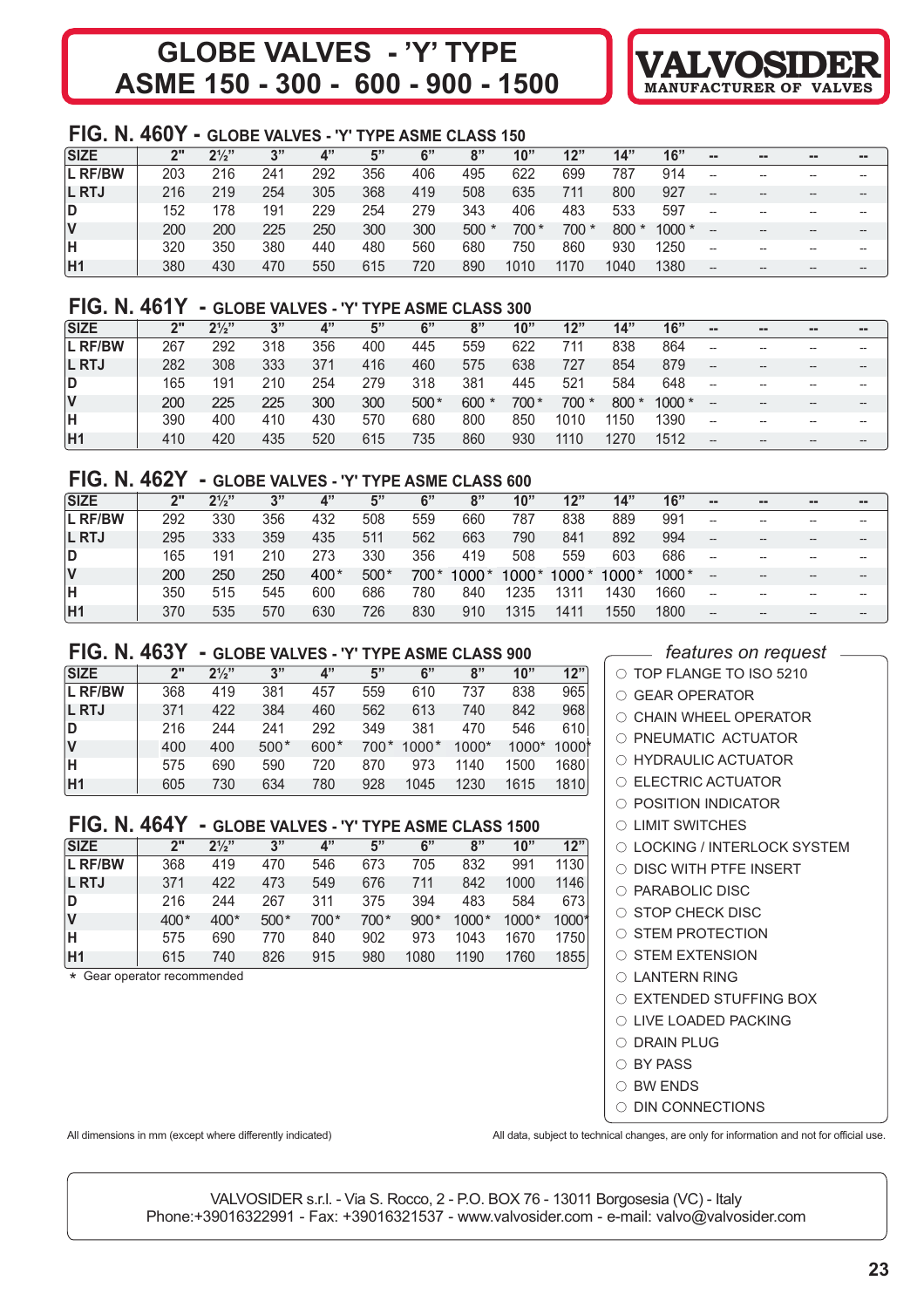# **VALVOSIDER MANUFACTURER OF VALVES**

# **GLOBE VALVES - ANGLE TYPE ASME 150 - 300 - 600 - 900 - 1500**

! **Description** BOLTED BONNET



If higher, valve to be mounted with gear operator or with pressure above the disc and fitted with external or internal bypass.

|                            | <b>OUTSIDE SCREW AND YOKE</b><br><b>RISING STEM</b><br><b>RISING HANDWHEEL</b><br><b>SWIVEL PLUG DISC</b><br><b>RENEWABLE SEATS</b> |
|----------------------------|-------------------------------------------------------------------------------------------------------------------------------------|
| $\bigcirc$ Design          | BS 1873<br><b>ASME B16.34</b><br>WALL THICKNESS TO API 600                                                                          |
| C Face to face ASME B16.10 |                                                                                                                                     |
| $\bigcirc$ Flanges         | <b>ASME B16.5</b><br>BW ENDS TO ASME B16.25                                                                                         |
| $\bigcirc$ Testing         | API 598<br>API 6D<br><b>BS 6755</b>                                                                                                 |
| $\bigcirc$ Rating          | ASME B16.34                                                                                                                         |
| $\bigcirc$ Marking         | <b>MSS-SP 25</b><br>CE - PED                                                                                                        |
|                            | $\bigcirc$ Certificates EN 10204 – 3.1 B                                                                                            |

*standard features*

|    | <b>PART NAME</b>     | <b>W46xA</b>                                                                                                                                                                                                                                                                             | L46xA            | <b>M46xA</b>     | C46xA                                   | <b>B46xA</b>     | E46xA           | D46xA          | <b>F46xA</b>   | <b>H46xA</b>   |  |  |  |
|----|----------------------|------------------------------------------------------------------------------------------------------------------------------------------------------------------------------------------------------------------------------------------------------------------------------------------|------------------|------------------|-----------------------------------------|------------------|-----------------|----------------|----------------|----------------|--|--|--|
|    | <b>Body</b>          | <b>WCB</b>                                                                                                                                                                                                                                                                               | <b>LCB</b>       | WC6              | C <sub>5</sub>                          | C <sub>12</sub>  | CF <sub>8</sub> | CF8C           | CF8M           | CF3M           |  |  |  |
| 2  | <b>Bonnet</b>        | <b>WCB</b>                                                                                                                                                                                                                                                                               | LCB              | WC6              | C <sub>5</sub>                          | C <sub>12</sub>  | CF <sub>8</sub> | CF8C           | CF8M           | CF3M           |  |  |  |
| 3  | Seat ring surface    | F6A(1)                                                                                                                                                                                                                                                                                   | F6A(1)           | F6A(1)           | F6A(1)                                  | F6A(1)           | F304(1)         | F321(1)        | F316(1)        | F316L(1)       |  |  |  |
| 4  | Disc seat surface    | F6A(2)                                                                                                                                                                                                                                                                                   | F6A(2)           | F6A(2)           | F6A(2)                                  | F6A(2)           | F304(2)         | F321(2)        | F316(2)        | F316L(2)       |  |  |  |
| 5  | <b>Stem</b>          | F6A (3)                                                                                                                                                                                                                                                                                  | F6A(3)           | F6A(3)           | F6A(3)                                  | F6A(3)           | F304(3)         | F321(3)        | F316(3)        | F316L (3)      |  |  |  |
| 6  | <b>Back seat</b>     | F6A                                                                                                                                                                                                                                                                                      | F6A              | F6A              | F <sub>6</sub> A                        | F <sub>6</sub> A | F304            | F321           | F316           | F316L          |  |  |  |
|    | Gland                | F6A                                                                                                                                                                                                                                                                                      | F <sub>6</sub> A | F <sub>6</sub> A | F6A                                     | F6A              | F304            | F321           | F316           | F316L          |  |  |  |
| 8  | <b>Gland flange</b>  | A105                                                                                                                                                                                                                                                                                     | F316             | F316             | F316                                    | F316             | F316            | F316           | F316           | F316L          |  |  |  |
| 9  | Yoke sleeve          | B148 9A (4)                                                                                                                                                                                                                                                                              | B148 9A (4)      | Nod.Iron         | Nod.Iron                                | Nod.Iron         | B148 9A (4)     | B148 9A (4)    | B148 9A (4)    | B148 9A (4)    |  |  |  |
| 10 | Disc nut             | F6A                                                                                                                                                                                                                                                                                      | F <sub>6</sub> A | F <sub>6</sub> A | F <sub>6</sub> A                        | F <sub>6</sub> A | F304            | F321           | F316           | F316L          |  |  |  |
| 11 | Handwheel            |                                                                                                                                                                                                                                                                                          | Steel            |                  |                                         |                  |                 |                |                |                |  |  |  |
|    | 12 Plate             |                                                                                                                                                                                                                                                                                          |                  |                  |                                         | A105             |                 |                |                |                |  |  |  |
| 13 | <b>Handwheel nut</b> |                                                                                                                                                                                                                                                                                          |                  |                  |                                         | A105             |                 |                |                |                |  |  |  |
| 14 | <b>Bolts</b>         | <b>B7</b>                                                                                                                                                                                                                                                                                | L7               | <b>B16</b>       | <b>B16</b>                              | <b>B16</b>       | B <sub>8</sub>  | B <sub>8</sub> | B <sub>8</sub> | B <sub>8</sub> |  |  |  |
| 15 | <b>Nuts</b>          | 2H                                                                                                                                                                                                                                                                                       | G4               | G4               | G4                                      | G4               | G8              | G <sub>8</sub> | G <sub>8</sub> | G8             |  |  |  |
| 16 | Eye bolts            | <b>B7</b>                                                                                                                                                                                                                                                                                | <b>B7</b>        | B <sub>8</sub>   | B <sub>8</sub>                          | B <sub>8</sub>   | B <sub>8</sub>  | B <sub>8</sub> | B <sub>8</sub> | B <sub>8</sub> |  |  |  |
| 17 | <b>Nuts</b>          | 2H                                                                                                                                                                                                                                                                                       | 2H               | 2H               | 2H                                      | 2H               | G <sub>8</sub>  | G <sub>8</sub> | G <sub>8</sub> | G <sub>8</sub> |  |  |  |
| 18 | Eye bolt pin         | B7                                                                                                                                                                                                                                                                                       | B7               | <b>B7</b>        | <b>B7</b>                               | <b>B7</b>        | B <sub>8</sub>  | B <sub>8</sub> | B <sub>8</sub> | B <sub>8</sub> |  |  |  |
| 19 | Gasket               |                                                                                                                                                                                                                                                                                          |                  |                  | S.S. spiral wound reinf. graphite / RTJ |                  | (5)             |                |                |                |  |  |  |
|    | 20 Packing           |                                                                                                                                                                                                                                                                                          |                  |                  | Graphite rings & wiper rings            |                  | (6)             |                |                |                |  |  |  |
|    |                      | (1) On request: faced with Stellite <sup>®</sup> - Monel <sup>®</sup> - Hastelloy <sup>®</sup> - other materials<br>(4) On request: Nodular Iron - Nitronic 60<br>(2) On request: faced with Stellite® - Monel® - Hastelloy® - other materials<br>(5) On request: PTFE - other materials |                  |                  |                                         |                  |                 |                |                |                |  |  |  |

(3) On request: 17 Cr - Monel®- Hastelloy® - other materials (6) On request: PTFE - other materials

All data, subject to technical changes, are only for information and not for official use.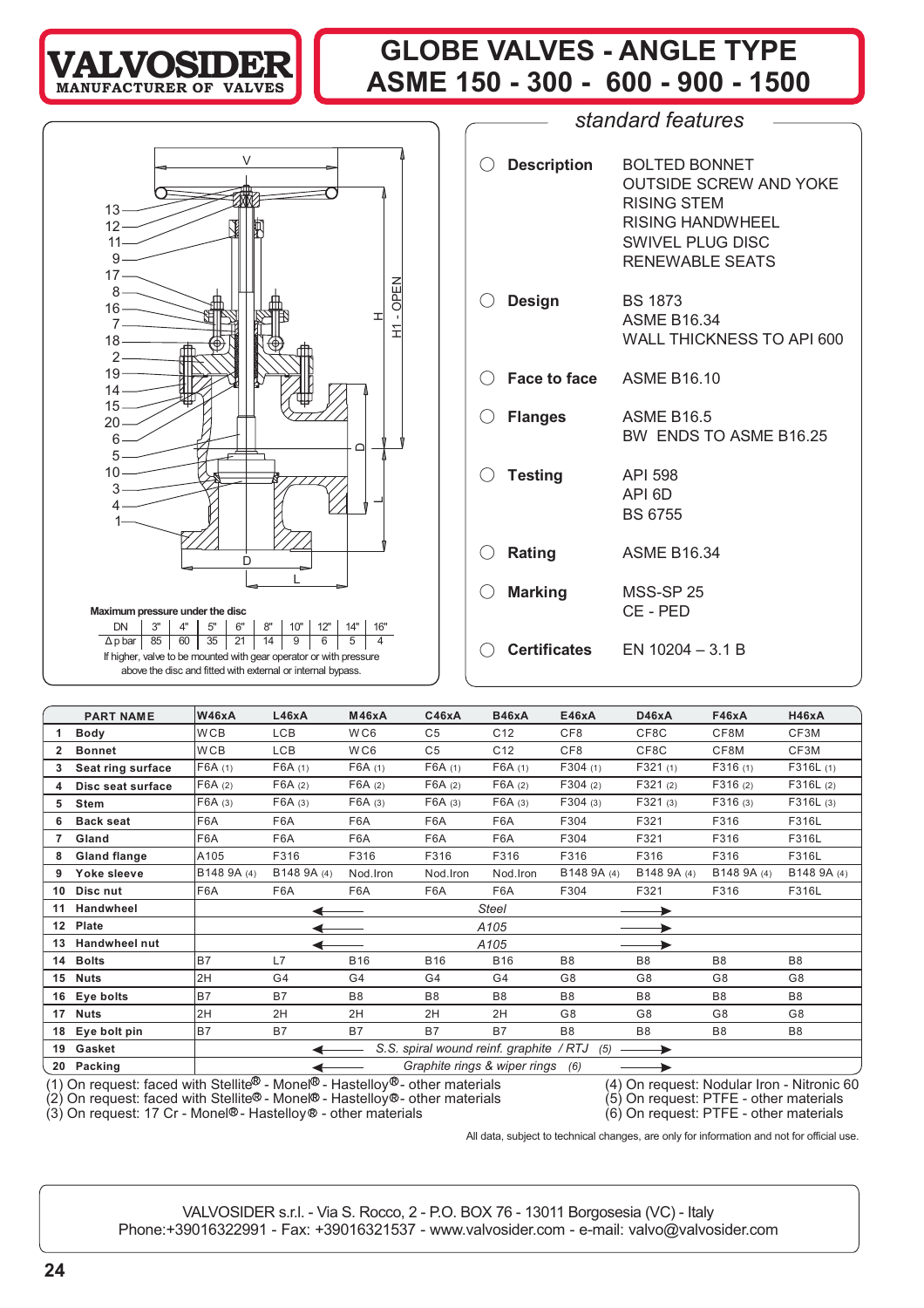# **GLOBE VALVES - ANGLE TYPE ASME 150 - 300 - 600 - 900 - 1500 VALVOSIDER**



### **FIG. N. 460A - GLOBE VALVES - ANGLE TYPE ASME CLASS 150**

| <b>SIZE</b>  | 2"  | $2^{1/2}$ | 3"  | 4"  | 5"  | 6"  | 8"     | 10"   | 12"   | 14"    | 16"     | $\sim$                   | $\blacksquare$ | -- | -- |
|--------------|-----|-----------|-----|-----|-----|-----|--------|-------|-------|--------|---------|--------------------------|----------------|----|----|
| L RF/BW      | 102 | 108       | 121 | 146 | 178 | 203 | 248    | 311   | 349   | 394    | 457     |                          |                |    |    |
| <b>L RTJ</b> | 114 | 121       | 133 | 159 | 191 | 216 | 260    | 324   | 362   | 406    | 470     | --                       | --             |    |    |
| D            | 152 | 178       | 191 | 229 | 254 | 279 | 343    | 406   | 483   | 533    | 597     | $-$                      | --             |    |    |
|              | 200 | 200       | 225 | 250 | 300 | 300 | $500*$ | 700 * | 700 * | $800*$ | $1000*$ | --                       | --             |    |    |
| н            | 384 | 420       | 456 | 516 | 576 | 672 | 816    | 900   | 1032  | 1092   | 1488    | $\overline{\phantom{a}}$ | --             |    |    |
| H1           | 399 | 440       | 480 | 546 | 614 | 717 | 876    | 975   | 1122  | 1197   | 1608    |                          |                |    |    |

# **FIG. N. 461A - GLOBE VALVES - ANGLE TYPE ASME CLASS 300**

| <b>SIZE</b>  | 2"  | $2^{1/2"}$ | 3"  | 4"  | 5"  | 6"     | 8"      | 10"   | 12"   | 14"    | 16"     | $\sim$ | -- | -- |
|--------------|-----|------------|-----|-----|-----|--------|---------|-------|-------|--------|---------|--------|----|----|
| L RF/BW      | 133 | 146        | 159 | 178 | 200 | 222    | 279     | 311   | 356   | (419)  | (432)   | --     |    |    |
| <b>L RTJ</b> | 149 | 162        | 174 | 194 | 216 | 238    | 287     | 327   | 371   | (427)  | (440)   |        |    |    |
| D            | 165 | 191        | 210 | 254 | 279 | 318    | 381     | 445   | 521   | 584    | 648     |        |    |    |
|              | 200 | 225        | 225 | 300 | 300 | $500*$ | $600 *$ | 700 * | 700 * | $800*$ | $1000*$ |        |    |    |
| н            | 468 | 480        | 492 | 528 | 684 | 816    | 960     | 1020  | 1212  | 1380   | 1656    |        |    | -- |
| H1           | 483 | 500        | 516 | 558 | 722 | 861    | 1020    | 1095  | 1302  | 1485   | 1776    |        | -- |    |

#### **FIG. N. 462A - GLOBE VALVES - ANGLE TYPE ASME CLASS 600**

| <b>SIZE</b>  | 2"  | $2^{1/2}$ | 3"  | 4"     | 5"     | 6"     | 8"      | 10"     | 12"     | 14"     | 16"   | $\sim$                   | -- | -- | -- |
|--------------|-----|-----------|-----|--------|--------|--------|---------|---------|---------|---------|-------|--------------------------|----|----|----|
| L RF/BW      | 146 | 165       | 178 | 216    | 254    | 279    | 330     | 394     | 419     | (444)   | (496) | --                       |    |    |    |
| <b>L RTJ</b> | 149 | 168       | 181 | 219    | 257    | 282    | 333     | 397     | 422     | (496)   | (497) | --                       |    |    |    |
| ID           | 165 | 191       | 210 | 273    | 330    | 356    | 419     | 508     | 559     | 603     | 686   | $\overline{\phantom{a}}$ |    |    |    |
| IV           | 200 | 250       | 250 | $400*$ | $500*$ | $700*$ | $1000*$ | $1000*$ | $1000*$ | $1000*$ | 1000* |                          |    |    |    |
| ΙH           | 420 | 618       | 654 | 720    | 823    | 936    | 1008    | 1482    | 1573    | 1716    | 2004  |                          |    |    |    |
| H1           | 435 | 638       | 678 | 750    | 861    | 981    | 1068    | 1557    | 1663    | 1821    | 2124  | --                       |    |    |    |

# **FIG. N. 463A - GLOBE VALVES - ANGLE TYPE ASME CLASS 900**

| <b>SIZE</b>    | 2"  | $2^{1/2}$ | 3"   | 4"   | 5"   | 6"      | 8"    | 10"   | 12"   |
|----------------|-----|-----------|------|------|------|---------|-------|-------|-------|
| <b>L RF/BW</b> | 184 | 210       | 191  | 229  | 279  | 305     | 368   | 419   | 483   |
| <b>L RTJ</b>   | 187 | 213       | 194  | 232  | 282  | 308     | 371   | 422   | 486   |
| D              | 216 | 244       | 241  | 292  | 349  | 381     | 470   | 546   | 610   |
| lV             | 400 | 400       | 500* | 600* | 700* | $1000*$ | 1000* | 1000* | 10001 |
| lΗ             | 690 | 828       | 708  | 864  | 1044 | 1168    | 1368  | 1800  | 2016  |
| H1             | 705 | 848       | 732  | 894  | 1082 | 1213    | 1428  | 1875  | 2106  |

#### **FIG. N. 464A - GLOBE VALVES - ANGLE TYPE ASME CLASS 1500**

| <b>SIZE</b>    | 2"     | $2^{1/3}$ | 3"     | $\mathbf{A}$ | 5"   | 6"     | 8"      | 10"     | 12"   |
|----------------|--------|-----------|--------|--------------|------|--------|---------|---------|-------|
| <b>L RF/BW</b> | 216    | 254       | 305    | 406          | 483  | 559    | 711     | 864     | 991   |
| <b>L RTJ</b>   | 219    | 257       | 308    | 409          | 486  | 565    | 721     | 873     | 1006  |
| ID.            | 216    | 244       | 267    | 311          | 375  | 394    | 483     | 584     | 673   |
| <b>V</b>       | $400*$ | $400*$    | $500*$ | $700*$       | 700* | $900*$ | $1000*$ | $1000*$ | 1000* |
| ΙH             | 690    | 828       | 924    | 1008         | 1082 | 1168   | 1252    | 2004    | 2100  |
| H1             | 705    | 848       | 948    | 1038         | 1120 | 1213   | 1312    | 2079    | 2190  |

\* Gear operator recommended

| $-$ features on request $\,$ -  |
|---------------------------------|
| $\circ$ TOP FLANGE TO ISO 5210  |
| $\bigcirc$ GEAR OPERATOR        |
| $\bigcirc$ CHAIN WHEEL OPERATOR |
| $\cap$ PNEUMATIC ACTUATOR       |
| $\bigcirc$ HYDRAULIC ACTUATOR   |
| $\bigcirc$ ELECTRIC ACTUATOR    |
| $\circ$ POSITION INDICATOR      |
| ◯ LIMIT SWITCHES                |
| ○ LOCKING / INTERLOCK SYSTEM    |
| $\circ$ DISC WITH PTFE INSERT   |
| $\circ$ PARABOLIC DISC          |
| $\circ$ STOP CHECK DISC         |
| $\circ$ STEM PROTECTION         |
| $\circ$ STEM EXTENSION          |
| $\bigcirc$ LANTERN RING         |
| ○ EXTENDED STUFFING BOX         |
| $\cap$ LIVE LOADED PACKING      |
| $\bigcirc$ DRAIN PLUG           |
| ○ BY PASS                       |
| $\circ$ BW ENDS                 |

 $\circ$  din connections

All dimensions in mm (except where differently indicated) <br>All data, subject to technical changes, are only for information and not for official use.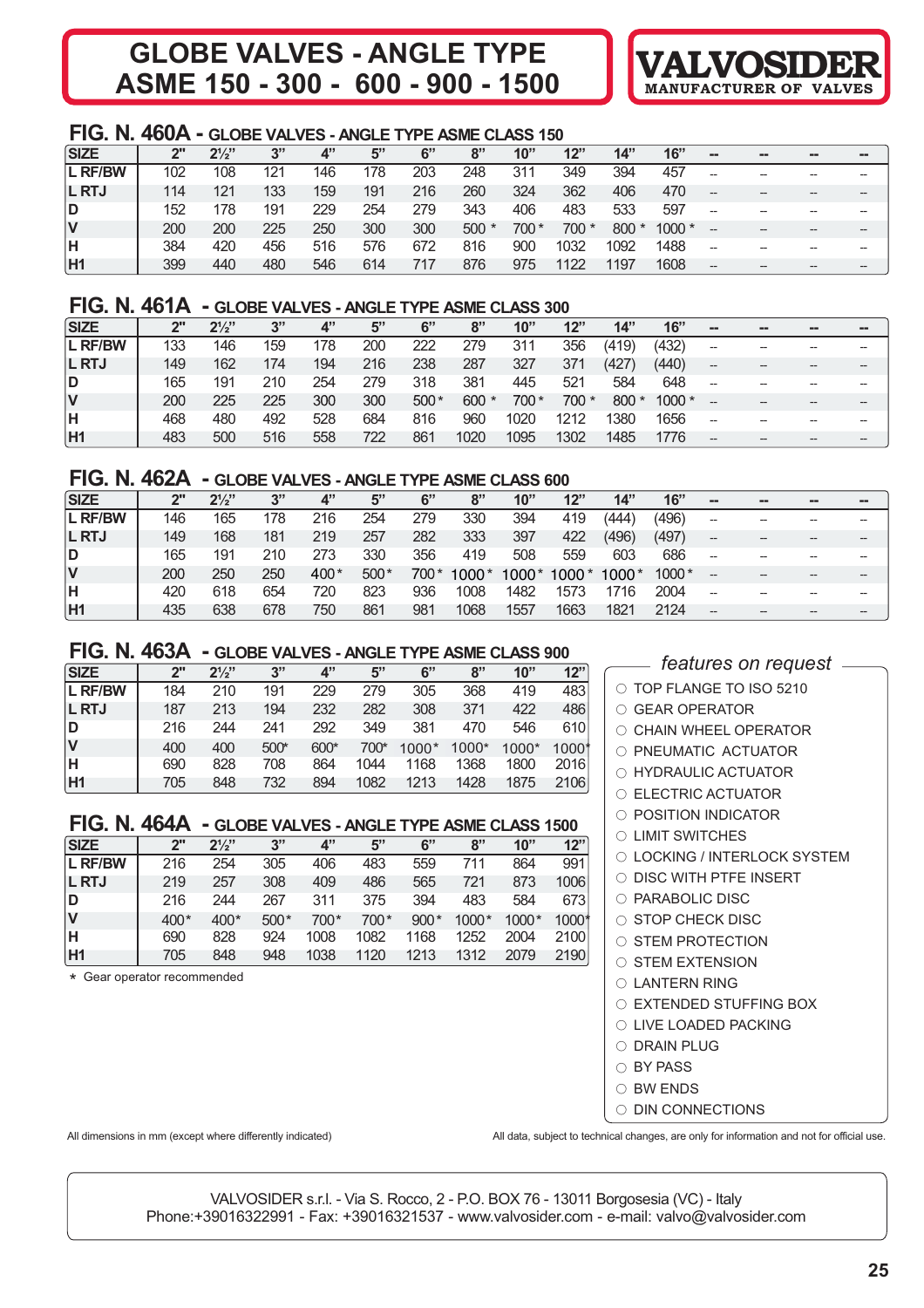# **CRYOGENIC GLOBE VALVES ASME 150 - 300 - 600 - 900 - 1500 VALVOSIDER**



**MANUFACTURER OF** 

|                 |                             |                       | F46xEB         |
|-----------------|-----------------------------|-----------------------|----------------|
|                 | <b>PART NAME</b>            | E46xEB                |                |
| 1               | Body                        | CF <sub>8</sub>       | CF8M           |
| $\overline{2}$  | <b>Bonnet</b>               | CF8                   | CF8M           |
| 3               | Seat ring surface           | F316(1)               | F316(1)        |
| 4               | Disc seat surface           | F316(2)               | F316(2)        |
| 5               | <b>Stem</b>                 | F316(3)               | F316 (3)       |
| 6               | <b>Back seat (integral)</b> | CF <sub>8</sub>       | CF8M           |
| 7               | Gland                       | F316                  | F316           |
| 8               | <b>Gland flange</b>         | F316                  | F316           |
| 9               | Yoke sleeve                 | B148 9A (4)           | B148 9A (4)    |
| 10              | Disc nut                    | F316                  | F316           |
| 11              | <b>Handwheel</b>            | <b>Steel</b>          | <b>Steel</b>   |
| 12 <sup>°</sup> | Plate                       | A105                  | A105           |
| 13              | Handwheel nut               | A105                  | A105           |
| 14              | <b>Bolts</b>                | B <sub>8</sub>        | B <sub>8</sub> |
| 15              | <b>Nuts</b>                 | G <sub>8</sub>        | G <sub>8</sub> |
| 16              | Eye bolts                   | B <sub>8</sub>        | B <sub>8</sub> |
| 17              | <b>Nuts</b>                 | G8                    | G8             |
| 18              | Eye bolt pin                | B <sub>8</sub>        | B <sub>8</sub> |
| 19              | Gasket                      | PTFE(5)               | PTFE(5)        |
| 20              | Packing                     | $\overline{PTFE}$ (6) | PTFE $(6)$     |
| 21              | <b>Extension</b>            | F316L                 | F316L          |

| $\bigcirc$ Description     | <b>BOLTED BONNET</b><br><b>EXTENDED BONNET</b><br><b>OUTSIDE SCREW AND YOKE</b><br><b>RISING STEM</b><br><b>RISING HANDWHEEL</b><br><b>SWIVEL PLUG DISC</b><br><b>RENEWABLE SEATS</b> |
|----------------------------|---------------------------------------------------------------------------------------------------------------------------------------------------------------------------------------|
| $\bigcirc$ Design          | <b>BS 1873</b><br><b>ASME B16.34</b><br>WALL THICKNESS TO API 600                                                                                                                     |
| C Face to face ASME B16.10 |                                                                                                                                                                                       |
| Ends                       | <b>ASME B16.5</b><br>BW ENDS TO ASME B16.25                                                                                                                                           |
| $\bigcirc$ Testing         | <b>API 598</b><br>API <sub>6</sub> D<br><b>BS 6755</b>                                                                                                                                |
| $\bigcirc$ Rating          | <b>ASME B16.34</b>                                                                                                                                                                    |
| $\bigcirc$ Marking         | MSS-SP 25<br>CE-PED                                                                                                                                                                   |
| <b>Certificates</b>        | EN $10204 - 3.1 B$                                                                                                                                                                    |

*standard features*





(1) On request: faced with Stellite $^\textsf{\textregistered}$  - Monel $^\textsf{\textregistered}$  - Hastelloy $^\textsf{\textregistered}$  other materials  $(4)$  On request: Nodular Iron - Nitronic 60 (2) On request: faced with Stellite® - Monel® - Hastelloy®- other materials (5) On request: PTFE - other materials

(3) On request: 17 Cr - Monel®- Hastelloy® - other materials (6) On request: PTFE - other materials All data, subject to technical changes, are only for information and not for official use.<br>All data, subject to technical changes, are only for information and not for official use.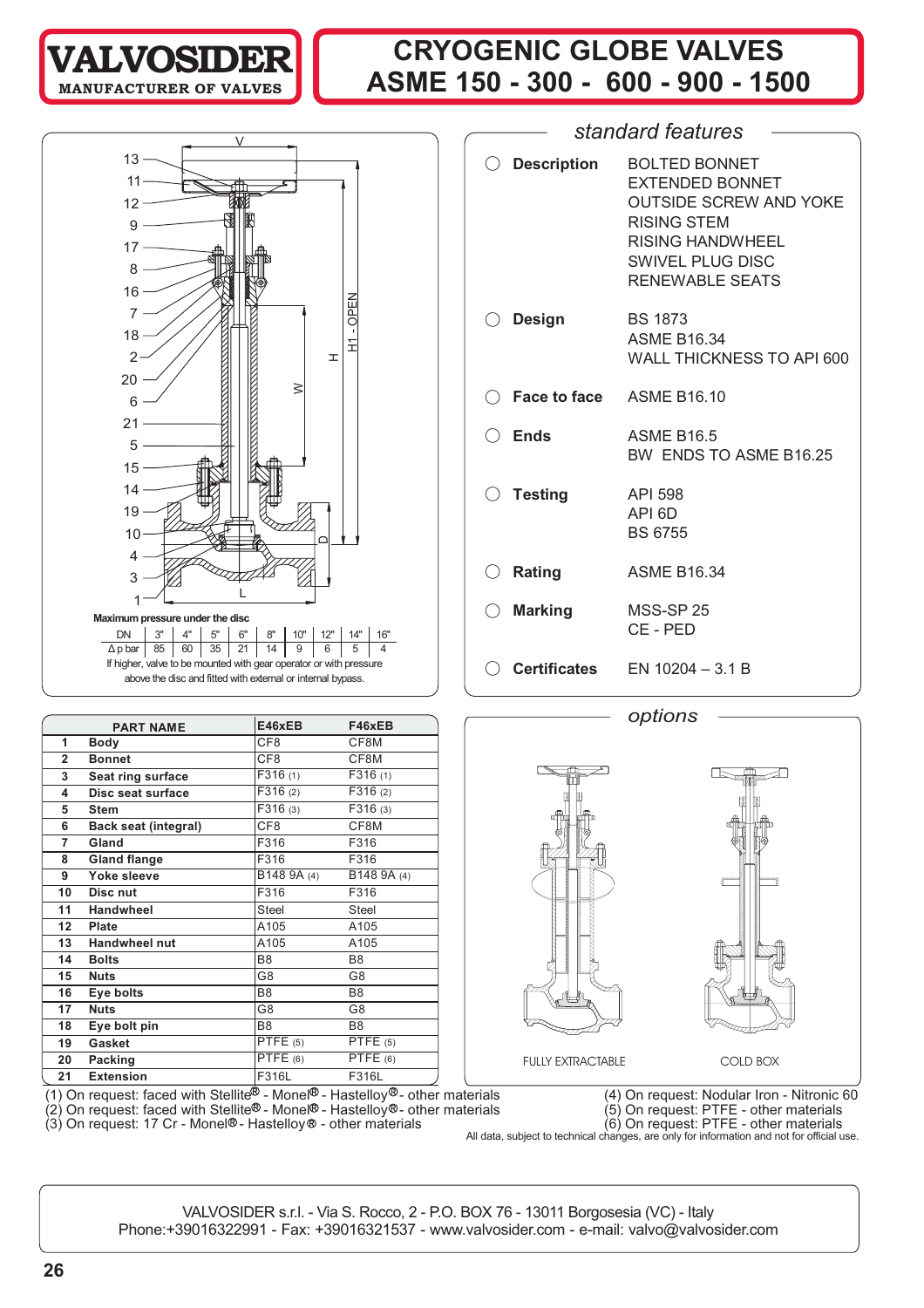# **GLOBE VALVES - CRYOGENIC VALVOSIDER ASME 150 - 300 - 600 - 900 - 1500**



#### **FIG. N. 460EB - CRYOGENIC GLOBE VALVES ASME CLASS 150**

| <b>SIZE</b>  | 2"  | $2^{1/2}$ | 3"  | 4"  | 5"  | 6"  | 8"   | 10"  | 12"   | 14"  | 16"     | $\blacksquare$ | -- | -- | $\blacksquare$ |
|--------------|-----|-----------|-----|-----|-----|-----|------|------|-------|------|---------|----------------|----|----|----------------|
| L RF/BW      | 203 | 216       | 241 | 292 | 356 | 406 | 495  | 622  | 699   | 787  | 914     |                |    |    |                |
| <b>L RTJ</b> | 216 | 219       | 254 | 305 | 368 | 419 | 508  | 635  | 711   | 800  | 927     | --             |    |    |                |
| D            | 152 | 178       | 191 | 229 | 254 | 279 | 343  | 406  | 483   | 533  | 597     | --             |    |    |                |
| V            | 200 | 200       | 225 | 250 | 300 | 300 | 500  | 700* | 700 * | 800  | $1000*$ |                |    |    |                |
| W            | 200 | 200       | 300 | 300 | 300 | 300 | 300  | 300  | 300   | 300  | 300     | --             |    |    |                |
| н            | 520 | 550       | 680 | 740 | 780 | 860 | 980  | 1050 | 1160  | 1240 | 1320    | --             |    |    |                |
| <b>H1</b>    | 535 | 570       | 704 | 770 | 818 | 905 | 1040 | 1125 | 1250  | 1360 | 1490    |                |    |    |                |

#### **FIG. N. 461EB - CRYOGENIC GLOBE VALVES ASME CLASS 300**

| <b>SIZE</b>  | ייר | $2\frac{1}{2}$ | 3"  | 4"  | 5"  | 6"     | 8"      | 10"   | 12"   | 14"    | 16"     | $\blacksquare$ | -- | -- | -- |
|--------------|-----|----------------|-----|-----|-----|--------|---------|-------|-------|--------|---------|----------------|----|----|----|
| L RF/BW      | 267 | 292            | 318 | 356 | 400 | 445    | 559     | 622   | 711   | 838    | 864     |                |    |    |    |
| <b>L RTJ</b> | 282 | 308            | 333 | 371 | 416 | 460    | 575     | 638   | 727   | 854    | 879     | --             |    |    |    |
| D            | 165 | 191            | 210 | 254 | 279 | 318    | 381     | 445   | 521   | 584    | 648     | --             |    |    |    |
| ۷            | 200 | 225            | 225 | 300 | 300 | $500*$ | $600 *$ | 700 * | 700 * | $800*$ | $1000*$ |                |    |    |    |
| W            | 200 | 200            | 300 | 300 | 300 | 300    | 300     | 300   | 300   | 300    | 300     |                |    |    |    |
| н            | 590 | 600            | 710 | 730 | 870 | 980    | 1100    | 1150  | 1310  | 1450   | 1530    | --             | -- |    |    |
| H1           | 605 | 620            | 734 | 760 | 908 | 1025   | 1160    | 1225  | 1400  | 1555   | 1660    |                |    |    |    |

### **FIG. N. 462EB - CRYOGENIC GLOBE VALVES ASME CLASS 600**

| <b>SIZE</b>    | 2"  | $2^{1/2}$ | 3"  | 4"     | 5"     | 6"     | 8"    | 10"   | 12"   | 14"     | 16"   | $\blacksquare$ | -- | -- | -- |
|----------------|-----|-----------|-----|--------|--------|--------|-------|-------|-------|---------|-------|----------------|----|----|----|
| L RF/BW        | 292 | 330       | 356 | 432    | 508    | 559    | 660   | 787   | 838   | 889     | 991   |                |    |    |    |
| <b>L RTJ</b>   | 295 | 333       | 359 | 435    | 511    | 562    | 663   | 790   | 841   | 892     | 994   | --             |    |    |    |
| D              | 165 | 191       | 210 | 273    | 330    | 356    | 419   | 508   | 559   | 603     | 686   |                |    |    |    |
| V              | 200 | 250       | 250 | $400*$ | $500*$ | $700*$ | 1000* | 1000* | 1000* | $1000*$ | 1000* |                |    |    |    |
| lW             | 200 | 200       | 300 | 300    | 300    | 300    | 300   | 300   | 300   | 300     | 300   | --             |    |    |    |
| Η              | 550 | 715       | 845 | 900    | 986    | 1080   | 1140  | 1535  | 1611  | 1700    | 1820  |                |    |    |    |
| H <sub>1</sub> | 565 | 735       | 869 | 930    | 1024   | 1125   | 1200  | 1610  | 1701  | 1800    | 1930  |                |    |    |    |

# **FIG. N. 463EB - CRYOGENIC GLOBE VALVES ASME CLASS 900**

| <b>SIZE</b>    | 2"  | $2^{1/2}$ | 3"     | 4"     | 5"     | 6"      | 8"    | 10"   | 12"   |
|----------------|-----|-----------|--------|--------|--------|---------|-------|-------|-------|
| <b>L RF/BW</b> | 368 | 419       | 381    | 457    | 559    | 610     | 737   | 838   | 965   |
| <b>L RTJ</b>   | 371 | 422       | 384    | 460    | 562    | 613     | 740   | 842   | 968   |
| ID.            | 216 | 244       | 241    | 292    | 349    | 381     | 470   | 546   | 610   |
| IV             | 400 | 400       | $500*$ | $600*$ | $700*$ | $1000*$ | 1000* | 1000* | 1000* |
| lW             | 200 | 200       | 300    | 300    | 300    | 300     | 300   | 300   | 300   |
| H              | 775 | 890       | 890    | 1020   | 1170   | 1273    | 1440  | 1800  | 1980  |
| H1             | 790 | 910       | 914    | 1050   | 1208   | 1318    | 1500  | 1875  | 2070  |

# **FIG. N. 464EB - CRYOGENIC GLOBE VALVES ASME CLASS 1500**

| <b>SIZE</b>    | 2"     | $2^{1/2}$ | 3"     | 4"   | 5"   | 6"     | 8"    | 10"   | 12"   |
|----------------|--------|-----------|--------|------|------|--------|-------|-------|-------|
| <b>L RF/BW</b> | 368    | 419       | 470    | 546  | 673  | 705    | 832   | 991   | 1130  |
| <b>L RTJ</b>   | 371    | 422       | 473    | 549  | 676  | 711    | 842   | 1000  | 1146  |
| D              | 216    | 244       | 267    | 311  | 375  | 394    | 483   | 584   | 673   |
| IV             | $400*$ | $400*$    | $500*$ | 700* | 700* | $900*$ | 1000* | 1000* | 1000* |
| lW             | 200    | 200       | 300    | 300  | 300  | 300    | 300   | 300   | 300   |
| H              | 775    | 890       | 1070   | 1140 | 1202 | 1273   | 1343  | 1970  | 2050  |
| H1             | 790    | 910       | 1094   | 1170 | 1240 | 1318   | 1403  | 2045  | 2160  |

\* Gear operator recommended

 $\bigcirc$  $\circ$  $\bigcirc$ EXTENDED STUFFING BOX

- $\circ$
- $\bigcirc$
- $\circ$
- $\circ$  din connections

All dimensions in mm (except where differently indicated) All data, subject to technical changes, are only for information and not for official use.

| —— features on request —        |
|---------------------------------|
| ○ TOP FLANGE TO ISO 5210        |
| ○ GEAR OPERATOR                 |
| $\bigcirc$ CHAIN WHEEL OPERATOR |
| O PNEUMATIC ACTUATOR            |
| O HYDRAULIC ACTUATOR            |
| ○ ELECTRIC ACTUATOR             |
| $\circ$ position indicator      |
| ○ LIMIT SWITCHES                |
| ○ LOCKING / INTERLOCK SYSTEM    |
| $\circ$ DISC WITH PTFE INSERT   |
| $\circ$ PARABOLIC DISC          |
| $\circ$ STOP CHECK DISC         |
| $\circ$ STEM PROTECTION         |
| $\circ$ STEM EXTENSION          |
| $\circ$ LANTERN RING            |
| ○ EXTENDED STUFFING BOX         |
| ○ LIVE LOADED PACKING           |
| $\circ$ DRAIN PLUG              |
| ○ BY PASS                       |
| $\circ$ BW ENDS                 |
| $\cap$ DINI CONNIECTIONIC       |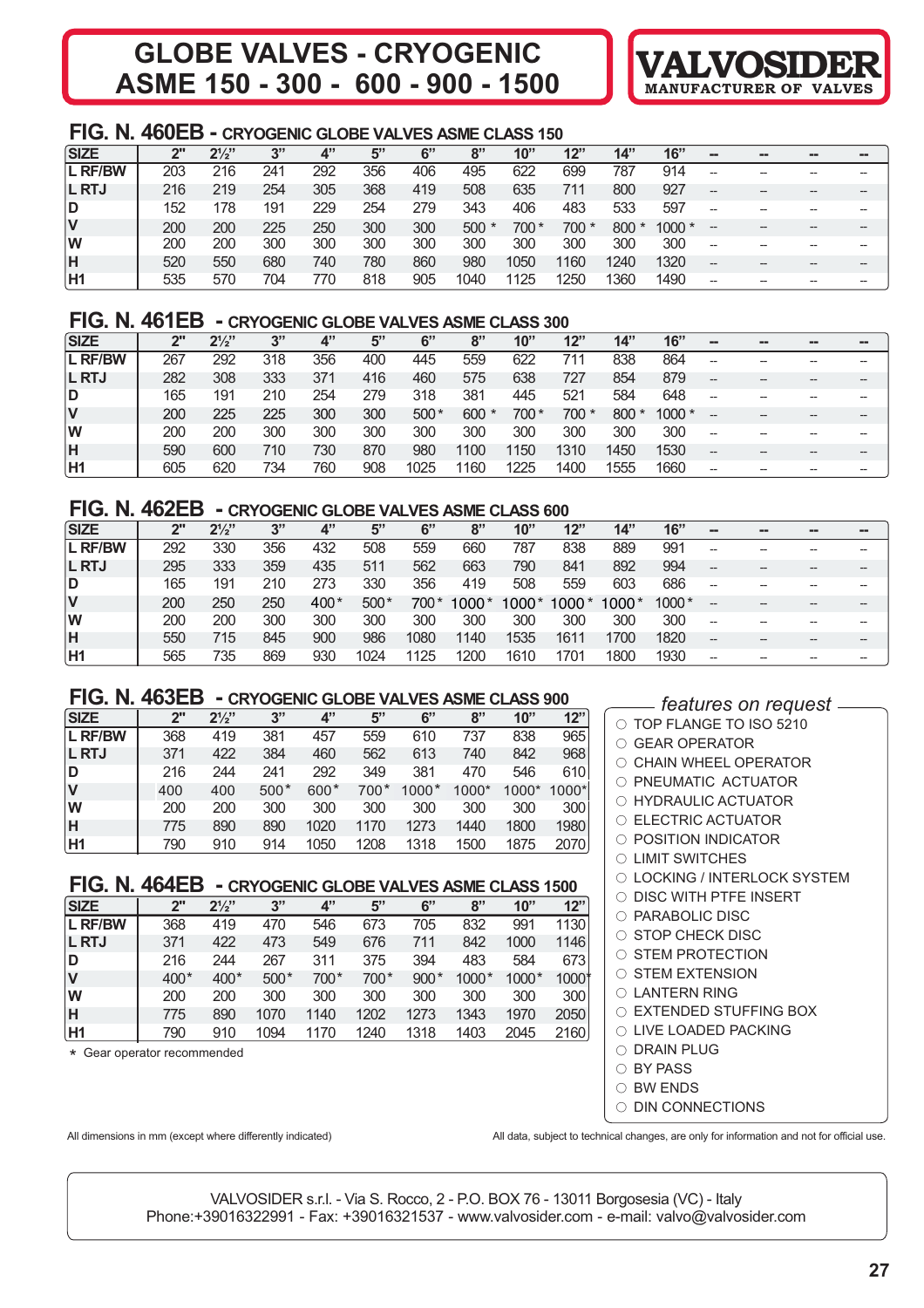

# **GLOBE VALVES - BELLOW SEAL TALVOSIDER** 8 SLODE VALVES - BELLOW SEAL



| $\bigcirc$ Description      | <b>BOLTED BONNET</b><br><b>OUTSIDE SCREW AND YOKE</b><br><b>RISING STEM</b><br>NON RISING HANDWHEEL<br><b>RENEWABLE SEATS</b> |
|-----------------------------|-------------------------------------------------------------------------------------------------------------------------------|
| ○ Design                    | <b>BS 1873</b><br><b>ASME B16.34</b><br>WALL THICKNESS TO API 600                                                             |
| () Face to face ASME B16.10 |                                                                                                                               |
| $\bigcirc$ Flanges          | <b>ASME B16.5</b><br>BW ENDS TO ASME B16.25                                                                                   |
| $\bigcirc$ Testing          | API 598<br>API <sub>6D</sub><br><b>BS 6755</b>                                                                                |
| $\bigcirc$ Rating           | <b>ASME B16.34</b>                                                                                                            |
| $\bigcirc$ Marking          | <b>MSS-SP 25</b><br>CE - PED                                                                                                  |
|                             | $\bigcirc$ Certificates EN 10204 – 3.1 B                                                                                      |
|                             |                                                                                                                               |

*standard features*

|                | <b>PART NAME</b>                                                                                                                                                                                                                                                                                                                                                                                  | <b>W46xSO</b>   | L46xSO           | <b>M46xSO</b>    | C46xSO           | <b>B46xSO</b>                               | E46xSO         | <b>D46xSO</b>  | F46xSO         | <b>H46xSO</b> |  |  |
|----------------|---------------------------------------------------------------------------------------------------------------------------------------------------------------------------------------------------------------------------------------------------------------------------------------------------------------------------------------------------------------------------------------------------|-----------------|------------------|------------------|------------------|---------------------------------------------|----------------|----------------|----------------|---------------|--|--|
|                | Body                                                                                                                                                                                                                                                                                                                                                                                              | W <sub>CB</sub> | <b>LCB</b>       | WC <sub>6</sub>  | C <sub>5</sub>   | C <sub>12</sub>                             | CF8            | CF8C           | CF8M           | CF3M          |  |  |
| 2              | <b>Bonnet</b>                                                                                                                                                                                                                                                                                                                                                                                     | W <sub>CB</sub> | <b>LCB</b>       | WC <sub>6</sub>  | C <sub>5</sub>   | C <sub>12</sub>                             | CF8            | CF8C           | CF8M           | CF3M          |  |  |
| 3              | Seat ring surface                                                                                                                                                                                                                                                                                                                                                                                 | F6A(1)          | F6A(1)           | F6A(1)           | F6A(1)           | F6A(1)                                      | F304(1)        | F321(1)        | F316(1)        | F316L(1)      |  |  |
| 4              | Disc seat surface                                                                                                                                                                                                                                                                                                                                                                                 | F6A(2)          | F6A(2)           | F6A(2)           | F6A(2)           | F6A(2)                                      | F304(2)        | F321(2)        | F316(2)        | F316L(2)      |  |  |
| 5              | Stem                                                                                                                                                                                                                                                                                                                                                                                              | F6A(3)          | F6A(3)           | F6A(3)           | F6A(3)           | F6A(3)                                      | F304(3)        | F321(3)        | F316(3)        | F316L(3)      |  |  |
| 6              | <b>Back seat</b>                                                                                                                                                                                                                                                                                                                                                                                  | F6A             | F <sub>6</sub> A | F <sub>6</sub> A | F <sub>6</sub> A | F <sub>6</sub> A                            | F304           | F321           | F316           | F316L         |  |  |
| $\overline{7}$ | Gland                                                                                                                                                                                                                                                                                                                                                                                             | F6A             | F6A              | F6A              | F6A              | F6A                                         | F304           | F321           | F316           | F316L         |  |  |
| 8              | Gland flange                                                                                                                                                                                                                                                                                                                                                                                      | A105            | F316             | F316             | F316             | F316                                        | F316           | F316           | F316           | F316L         |  |  |
| 9              | Yoke sleeve                                                                                                                                                                                                                                                                                                                                                                                       | B148 9A (4)     | B148 9A (4)      | Nod.Iron         | Nod.lron         | Nod.Iron                                    | B148 9A (4)    | B148 9A (4)    | B148 9A (4)    | B148 9A (4)   |  |  |
| 10             | Yoke nut                                                                                                                                                                                                                                                                                                                                                                                          | F6A             | F <sub>6</sub> A | F <sub>6</sub> A | F6A              | F6A                                         | F304           | F321           | F316           | F316L         |  |  |
| 11             | Handwheel                                                                                                                                                                                                                                                                                                                                                                                         |                 |                  |                  |                  | <b>Steel</b>                                |                |                |                |               |  |  |
| 12             | <b>Handwheel nut</b>                                                                                                                                                                                                                                                                                                                                                                              |                 | A105             |                  |                  |                                             |                |                |                |               |  |  |
| 13             | <b>Bolts</b>                                                                                                                                                                                                                                                                                                                                                                                      | <b>B7</b>       | L7               | <b>B16</b>       | <b>B16</b>       | <b>B16</b>                                  | <b>B8</b>      | B <sub>8</sub> | <b>B8</b>      | <b>B8</b>     |  |  |
| 14             | <b>Nuts</b>                                                                                                                                                                                                                                                                                                                                                                                       | 2H              | G <sub>4</sub>   | G <sub>4</sub>   | G <sub>4</sub>   | G <sub>4</sub>                              | G <sub>8</sub> | G <sub>8</sub> | G <sub>8</sub> | G8            |  |  |
| 15             | Eye bolts                                                                                                                                                                                                                                                                                                                                                                                         | <b>B7</b>       | <b>B7</b>        | B <sub>8</sub>   | <b>B8</b>        | <b>B8</b>                                   | <b>B8</b>      | <b>B8</b>      | <b>B8</b>      | <b>B8</b>     |  |  |
| 16             | <b>Nuts</b>                                                                                                                                                                                                                                                                                                                                                                                       | 2H              | 2H               | 2H               | 2H               | 2H                                          | G <sub>8</sub> | G <sub>8</sub> | G <sub>8</sub> | G8            |  |  |
| 17             | Eye bolt pin                                                                                                                                                                                                                                                                                                                                                                                      | <b>B7</b>       | <b>B7</b>        | <b>B7</b>        | <b>B7</b>        | <b>B7</b>                                   | <b>B8</b>      | <b>B8</b>      | <b>B8</b>      | <b>B8</b>     |  |  |
| 18             | <b>Bellow flange</b>                                                                                                                                                                                                                                                                                                                                                                              |                 |                  |                  |                  | A182 F321                                   |                |                |                |               |  |  |
| 19             | Gasket                                                                                                                                                                                                                                                                                                                                                                                            |                 |                  |                  |                  | S.S. spiral wound reinf. graphite / RTJ (5) |                |                |                |               |  |  |
| 20             | Packing                                                                                                                                                                                                                                                                                                                                                                                           |                 |                  |                  |                  | Graphite rings & wiper rings (6)            |                |                |                |               |  |  |
| 21             | <b>Bellow</b>                                                                                                                                                                                                                                                                                                                                                                                     |                 |                  |                  |                  | A182 F321                                   |                |                |                |               |  |  |
| 22             | No rot. Device                                                                                                                                                                                                                                                                                                                                                                                    | F6A             | F <sub>6</sub> A | F <sub>6</sub> A | F6A              | F6A                                         | F304           | F321           | F316           | F316L         |  |  |
|                | Grease nipple<br>23<br><b>Steel</b>                                                                                                                                                                                                                                                                                                                                                               |                 |                  |                  |                  |                                             |                |                |                |               |  |  |
|                | (1) On request: faced with Stellite <sup>®</sup> - Monel <sup>®</sup> - Hastelloy <sup>®</sup> - other materials<br>(4) On request: Nodular Iron - Nitronic 60<br>On request: faced with Stellite® - Monel® - Hastelloy® - other materials<br>On request: PTFE - other materials<br>(5)<br>(3) On request: 17 Cr - Monel®- Hastelloy® - other materials<br>(6) On request: PTFE - other materials |                 |                  |                  |                  |                                             |                |                |                |               |  |  |

All data, subject to technical changes, are only for information and not for official use.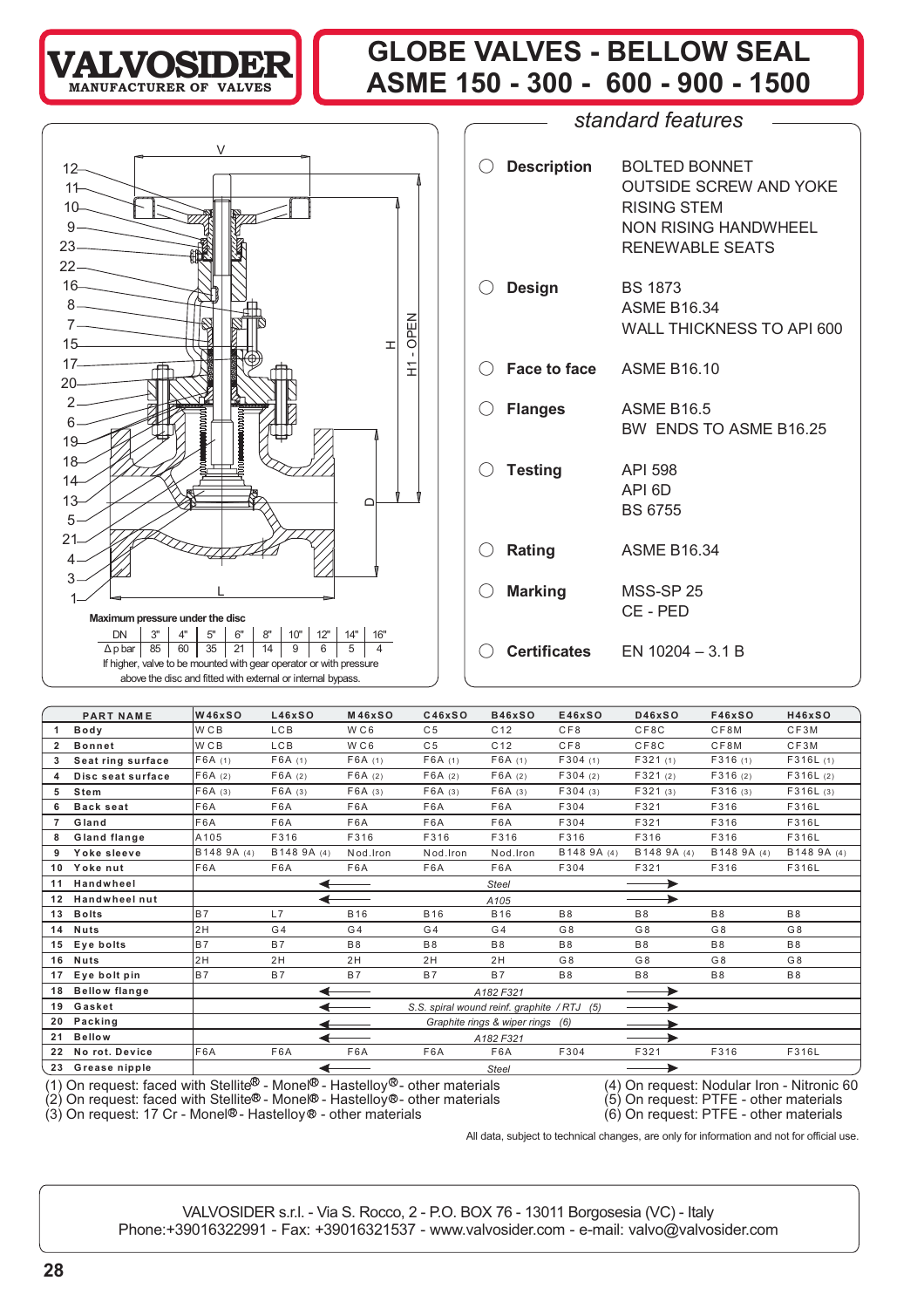# **GLOBE VALVES - ASME 150 - 300 - 600 - 900 - 1500**



#### **FIG. N. 460SO - GLOBE VALVES BELLOW SEAL ASME CLASS 150**

| <b>SIZE</b>    | 2"  | $2\frac{1}{2}$ | 3"  | 4"  | 5"  | 6"  | 8"     | 10"   | 12"    | 14"    | 16"      | $\sim$            | $\sim$ | $\sim$ | --    |
|----------------|-----|----------------|-----|-----|-----|-----|--------|-------|--------|--------|----------|-------------------|--------|--------|-------|
| L RF/BW        | 203 | 216            | 241 | 292 | 356 | 406 | 495    | 622   | 699    | 787    | 914      | --                |        | $- -$  | --    |
| <b>L RTJ</b>   | 216 | 219            | 254 | 305 | 368 | 419 | 508    | 635   | 711    | 800    | 927      | $\qquad \qquad -$ |        | $- -$  |       |
| D              | 152 | 178            | 191 | 229 | 254 | 279 | 343    | 406   | 483    | 533    | 597      | $-$               |        | $- -$  | --    |
| <b>V</b>       | 200 | 200            | 225 | 250 | 300 | 300 | $500*$ | 700 * | $700*$ | $800*$ | $1000 *$ |                   |        | $- -$  | $- -$ |
| ΙH             | 340 | 370            | 400 | 440 | 500 | 580 | 700    | 800   | 900    | 970    | 1270     | --                |        | $- -$  | --    |
| H <sub>1</sub> | 355 | 390            | 424 | 470 | 538 | 625 | 760    | 875   | 990    | 1090   | 1410     | $- -$             |        |        |       |

#### **FIG. N. 461SO - GLOBE VALVES BELLOW SEAL ASME CLASS 300**

| <b>SIZE</b>    | 2"  | $2\frac{1}{2}$ | 3"  | 4"  | 5"  | 6"     | 8"      | 10"  | 12"   | 14"    | 16"     | --             | $= -$ | $\qquad \qquad \blacksquare$ | -- |
|----------------|-----|----------------|-----|-----|-----|--------|---------|------|-------|--------|---------|----------------|-------|------------------------------|----|
| <b>L RF/BW</b> | 267 | 292            | 318 | 356 | 400 | 445    | 559     | 622  | 711   | 838    | 864     | --             |       |                              |    |
| <b>L RTJ</b>   | 282 | 308            | 333 | 371 | 416 | 460    | 575     | 638  | 727   | 854    | 879     | $\overline{a}$ |       | $\qquad \qquad \blacksquare$ |    |
| D              | 165 | 191            | 210 | 254 | 279 | 318    | 381     | 445  | 521   | 584    | 648     | --             |       |                              |    |
|                | 200 | 225            | 225 | 300 | 300 | $500*$ | $600 *$ | 700* | 700 * | $800*$ | $1000*$ |                |       |                              |    |
| н              | 410 | 420            | 430 | 480 | 590 | 700    | 820     | 900  | 1050  | 1200   | 1440    | --             |       | $- -$                        |    |
| H1             | 425 | 440            | 454 | 504 | 628 | 745    | 880     | 975  | 1140  | 1320   | 1800    | --             |       |                              |    |

#### **FIG. N. 462SO - GLOBE VALVES BELLOW SEAL ASME CLASS 600**

| <b>SIZE</b>    | 2"  | $2\frac{1}{2}$ | 3"  | 4"     | 5"     | 6"   | 8"      | 10"   | 12"     | 14"   | 16"   | --    | $\sim$ | $\sim$ | -- |
|----------------|-----|----------------|-----|--------|--------|------|---------|-------|---------|-------|-------|-------|--------|--------|----|
| L RF/BW        | 292 | 330            | 356 | 432    | 508    | 559  | 660     | 787   | 838     | 889   | 991   |       |        | --     |    |
| <b>L RTJ</b>   | 295 | 333            | 359 | 435    | 511    | 562  | 663     | 790   | 841     | 892   | 994   | $- -$ |        |        |    |
| ID.            | 165 | 191            | 210 | 273    | 330    | 356  | 419     | 508   | 559     | 603   | 686   | $-$   |        |        |    |
| IV             | 200 | 250            | 250 | $400*$ | $500*$ | 700* | $1000*$ | 1000* | $1000*$ | 1000* | 1000* |       |        |        |    |
| lΗ             | 370 | 525            | 565 | 620    | 700    | 800  | 860     | 1280  | 1350    | 1490  | 1720  | $-$   |        | --     |    |
| H <sub>1</sub> | 385 | 545            | 589 | 650    | 738    | 845  | 920     | 1355  | 1440    | 1630  | 2100  | $- -$ |        | --     |    |

#### **FIG. N. 463SO - GLOBE VALVES BELLOW SEAL ASME CLASS 900**

| <b>SIZE</b>    | 2"  | $2\frac{1}{3}$ | 3"     | 4"     | 5"     | 6"      | 8"    | 10"     | 12"     |
|----------------|-----|----------------|--------|--------|--------|---------|-------|---------|---------|
| <b>L RF/BW</b> | 368 | 419            | 381    | 457    | 559    | 610     | 737   | 838     | 965     |
| <b>L RTJ</b>   | 371 | 422            | 384    | 460    | 562    | 613     | 740   | 842     | 968     |
| ID.            | 216 | 244            | 241    | 292    | 349    | 381     | 470   | 546     | 610     |
| <b>V</b>       | 400 | 400            | $500*$ | $600*$ | $700*$ | $1000*$ | 1000* | $1000*$ | $1000*$ |
| lн             | 590 | 710            | 610    | 750    | 890    | 1000    | 1170  | 1540    | 1720    |
| H1             | 605 | 730            | 634    | 780    | 928    | 1045    | 1230  | 1615    | 1810    |

#### **FIG. N. 464SO - GLOBE VALVES BELLOW SEAL ASME CLASS 1500**

| <b>SIZE</b>    | 2"     | $2\frac{1}{2}$ | 3"     | 4"   | 5"   | 6"     | 8"      | 10"     | 12"   |
|----------------|--------|----------------|--------|------|------|--------|---------|---------|-------|
| L RF/BW        | 368    | 419            | 470    | 546  | 673  | 705    | 832     | 991     | 1130  |
| L RTJ          | 371    | 422            | 473    | 549  | 676  | 711    | 842     | 1000    | 1146  |
| ID.            | 216    | 244            | 267    | 311  | 375  | 394    | 483     | 584     | 673   |
| $\mathsf{V}$   | $400*$ | $400*$         | $500*$ | 700* | 700* | $900*$ | $1000*$ | $1000*$ | 1000* |
| H              | 590    | 710            | 790    | 860  | 930  | 1000   | 1100    | 1720    | 1810  |
| H <sub>1</sub> | 605    | 730            | 814    | 890  | 968  | 1045   | 1160    | 1795    | 1950  |

\* Gear operator recommended

*features on request*

| $\circ$ TOP FLANGE TO ISO 5210            |
|-------------------------------------------|
| $\cap$ GFAR OPFRATOR                      |
| $\cap$ CHAIN WHFFL OPFRATOR               |
| $\circ$ PNEUMATIC ACTUATOR                |
| $\circ$ HYDRAULIC ACTUATOR                |
| $\cap$ ELECTRIC ACTUATOR                  |
| $\cap$ POSITION INDICATOR                 |
| $\circ$ limit switches                    |
| $\circ$ LOCKING / INTERLOCK SYSTEM        |
| $\circlearrowright$ disc with PTFE insert |
| $\circ$ PARABOLIC DISC                    |
| $\circ$ STOP CHECK DISC                   |
| $\cap$ STEM PROTECTION                    |
| $\cap$ STEM EXTENSION                     |
| <b>LANTERN RING</b><br>∩                  |
| <b>EXTENDED STUFFING BOX</b><br>∩         |
| LIVE LOADED PACKING<br>∩                  |
| $\circlearrowright$ drain plug            |

- $\circ$  BY PASS
- BW ENDS
- 
- $\circ$  din connections

All dimensions in mm (except where differently indicated) <br>All data, subject to technical changes, are only for information and not for official use.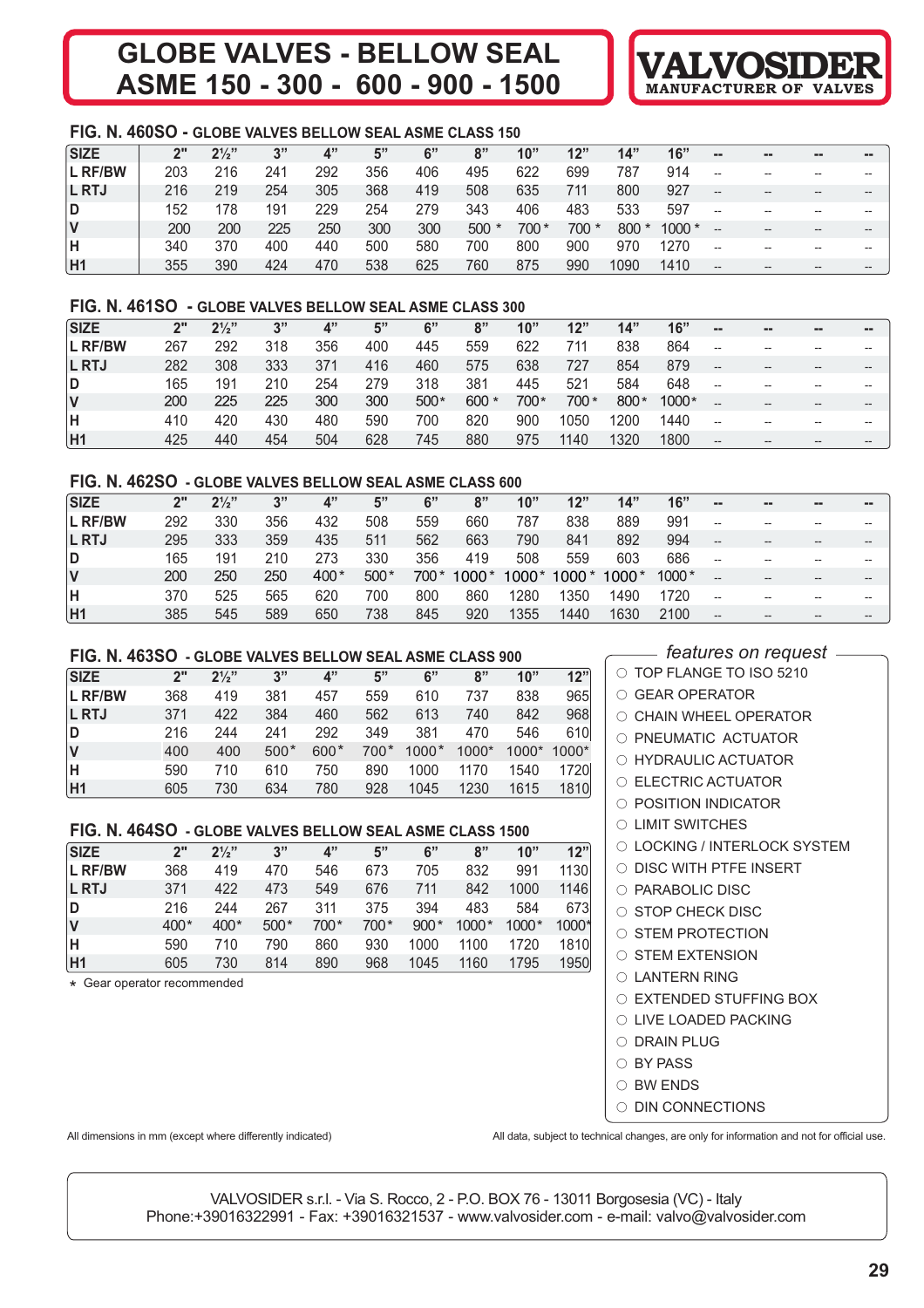

# **GLOBE VALVES - BELLOW SEAL ' Y' TYPE ANSI 150 - 300 - 600 - 900 - 1500**

|                                                                                                                                   |               |                     | standard features             |
|-----------------------------------------------------------------------------------------------------------------------------------|---------------|---------------------|-------------------------------|
| $12 -$                                                                                                                            |               |                     |                               |
| $11 -$                                                                                                                            | ( )           | <b>Description</b>  | <b>BOLTED BONNET</b>          |
| $10 -$<br>レ                                                                                                                       |               |                     | <b>OUTSIDE SCREW AND YOKE</b> |
| $9 -$                                                                                                                             |               |                     | <b>RISING STEM</b>            |
| 23 <sup>5</sup>                                                                                                                   |               |                     | <b>NON RISING HANDWHEEL</b>   |
| $22 -$                                                                                                                            |               |                     | <b>RENEWABLE SEATS</b>        |
| $16-$                                                                                                                             |               |                     |                               |
| $8 -$                                                                                                                             |               |                     |                               |
|                                                                                                                                   | ( )           | <b>Design</b>       | <b>BS 1873</b>                |
| $\overline{15}$                                                                                                                   |               |                     | <b>ASME B16.34</b>            |
| OPEN<br>$17 -$                                                                                                                    |               |                     | WALL THICKNESS TO API 600     |
| I<br>王<br>$\mathcal{P}$                                                                                                           |               |                     |                               |
|                                                                                                                                   | $($ )         | <b>Face to face</b> | <b>ASME B16.10</b>            |
| $14 -$                                                                                                                            |               |                     |                               |
| $13 -$                                                                                                                            | $($ )         | <b>Flanges</b>      | <b>ASME B16.5</b>             |
| $19 -$                                                                                                                            |               |                     | BW ENDS TO ASME B16.25        |
| $18 -$                                                                                                                            |               |                     |                               |
| $6 -$<br>∩                                                                                                                        |               | <b>Testing</b>      | <b>API 598</b>                |
| $20 -$                                                                                                                            |               |                     | API <sub>6D</sub>             |
| $21 -$                                                                                                                            |               |                     | <b>BS 6755</b>                |
| $5 -$                                                                                                                             |               |                     |                               |
| $\overline{4}$                                                                                                                    | <b>Rating</b> |                     | <b>ASME B16.34</b>            |
| 3                                                                                                                                 |               |                     |                               |
|                                                                                                                                   | $($ )         | <b>Marking</b>      | MSS-SP 25                     |
| Maximum pressure under the disc                                                                                                   |               |                     | CE - PED                      |
| 3"<br>4"<br>5"<br>6"<br>8"<br>10"<br>12"<br>14"<br><b>DN</b><br>16"                                                               |               |                     |                               |
| $\overline{\mathbf{A}}$<br>$\overline{5}$<br>21<br>14<br>6<br>85<br>60<br>35<br>9<br>$\Delta p$ bar                               |               | <b>Certificates</b> | EN $10204 - 3.1 B$            |
| If higher, valve to be mounted with gear operator or with pressure<br>above the disc and fitted with external or internal bypass. |               |                     |                               |
|                                                                                                                                   |               |                     |                               |

|    | <b>PART NAME</b>                                                                                                 | W46xYSO          | L46xYSO          | <b>M46xYSO</b>   | C46xYSO                                     | B46xYSO                          | E46xYSO        | <b>D46xYSO</b> | <b>F46xYSO</b> | H46xYSO                                    |
|----|------------------------------------------------------------------------------------------------------------------|------------------|------------------|------------------|---------------------------------------------|----------------------------------|----------------|----------------|----------------|--------------------------------------------|
|    | Body                                                                                                             | W <sub>CB</sub>  | <b>LCB</b>       | WC6              | C <sub>5</sub>                              | C <sub>12</sub>                  | CF8            | CF8C           | CF8M           | CF3M                                       |
| 2  | <b>Bonnet</b>                                                                                                    | W <sub>CB</sub>  | <b>LCB</b>       | WC6              | C <sub>5</sub>                              | C <sub>12</sub>                  | CF8            | CF8C           | CF8M           | CF3M                                       |
| 3  | Seat ring surface                                                                                                | F6A(1)           | F6A(1)           | F6A(1)           | F6A(1)                                      | F6A(1)                           | F304(1)        | F321(1)        | F316(1)        | F316L(1)                                   |
| 4  | Disc seat surface                                                                                                | F6A(2)           | F6A(2)           | F6A(2)           | F6A(2)                                      | F6A(2)                           | F304(2)        | F321(2)        | F316(2)        | F316L(2)                                   |
| 5  | Stem                                                                                                             | F6A(3)           | F6A(3)           | F6A(3)           | F6A(3)                                      | F6A(3)                           | F304(3)        | F321(3)        | F316(3)        | F316L(3)                                   |
| 6  | <b>Back seat</b>                                                                                                 | F <sub>6</sub> A | F <sub>6</sub> A | F <sub>6</sub> A | F <sub>6</sub> A                            | F6A                              | F304           | F321           | F316           | F316L                                      |
| 7  | Gland                                                                                                            | F <sub>6</sub> A | F6A              | F6A              | F6A                                         | F6A                              | F304           | F321           | F316           | F316L                                      |
| 8  | Gland flange                                                                                                     | A105             | F316             | F316             | F316                                        | F316                             | F316           | F316           | F316           | F316L                                      |
| 9  | Yoke sleeve                                                                                                      | B148 9A (4)      | B148 9A (4)      | Nod.Iron         | Nod.Iron                                    | Nod.Iron                         | B148 9A (4)    | B148 9A (4)    | B148 9A (4)    | B148 9A (4)                                |
| 10 | Yoke nut                                                                                                         | F6A              | F6A              | F6A              | F6A                                         | F6A                              | F304           | F321           | F316           | F316L                                      |
| 11 | Handwheel                                                                                                        |                  |                  |                  |                                             | <b>Steel</b>                     |                |                |                |                                            |
| 12 | <b>Handwheelnut</b>                                                                                              |                  | ◀                |                  |                                             | A105                             |                |                |                |                                            |
| 13 | <b>Bolts</b>                                                                                                     | <b>B7</b>        | L7               | <b>B16</b>       | <b>B16</b>                                  | <b>B16</b>                       | <b>B8</b>      | <b>B8</b>      | <b>B8</b>      | <b>B8</b>                                  |
| 14 | <b>Nuts</b>                                                                                                      | 2H               | G <sub>4</sub>   | G <sub>4</sub>   | G4                                          | G <sub>4</sub>                   | G <sub>8</sub> | G <sub>8</sub> | G <sub>8</sub> | G8                                         |
| 15 | Eye bolts                                                                                                        | <b>B7</b>        | <b>B7</b>        | <b>B8</b>        | <b>B8</b>                                   | <b>B8</b>                        | <b>B8</b>      | <b>B8</b>      | <b>B8</b>      | <b>B8</b>                                  |
| 16 | <b>Nuts</b>                                                                                                      | 2H               | 2H               | 2H               | 2H                                          | 2H                               | G <sub>8</sub> | G <sub>8</sub> | G <sub>8</sub> | G8                                         |
| 17 | Eye bolt pin                                                                                                     | <b>B7</b>        | <b>B7</b>        | <b>B7</b>        | <b>B7</b>                                   | <b>B7</b>                        | <b>B8</b>      | <b>B8</b>      | <b>B8</b>      | <b>B8</b>                                  |
| 18 | <b>Bellow flange</b>                                                                                             |                  |                  |                  |                                             | A182 F321                        |                |                |                |                                            |
| 19 | Gasket                                                                                                           |                  |                  |                  | S.S. spiral wound reinf. graphite / RTJ (5) |                                  |                |                |                |                                            |
| 20 | Packing                                                                                                          |                  |                  |                  |                                             | Graphite rings & wiper rings (6) |                |                |                |                                            |
| 21 | <b>Bellow</b>                                                                                                    |                  |                  |                  |                                             | A182 F321                        |                |                |                |                                            |
| 22 | No rot. Device                                                                                                   | F <sub>6</sub> A | F6A              | F6A              | F6A                                         | F6A                              | F304           | F321           | F316           | F316L                                      |
| 23 | Grease nipple                                                                                                    |                  |                  |                  |                                             | <b>Steel</b>                     |                |                |                |                                            |
|    | (1) On request: faced with Stellite <sup>®</sup> - Monel <sup>®</sup> - Hastelloy <sup>®</sup> - other materials |                  |                  |                  |                                             |                                  |                |                |                | (4) On request: Nodular Iron - Nitronic 60 |

(2) On request: faced with Stellite® - Monel® - Hastelloy®- other materials (5) On request: PTFE - other materials

(3) On request: 17 Cr - Monel®- Hastelloy® - other materials (6) On request: PTFE - other materials

All data, subject to technical changes, are only for information and not for official use.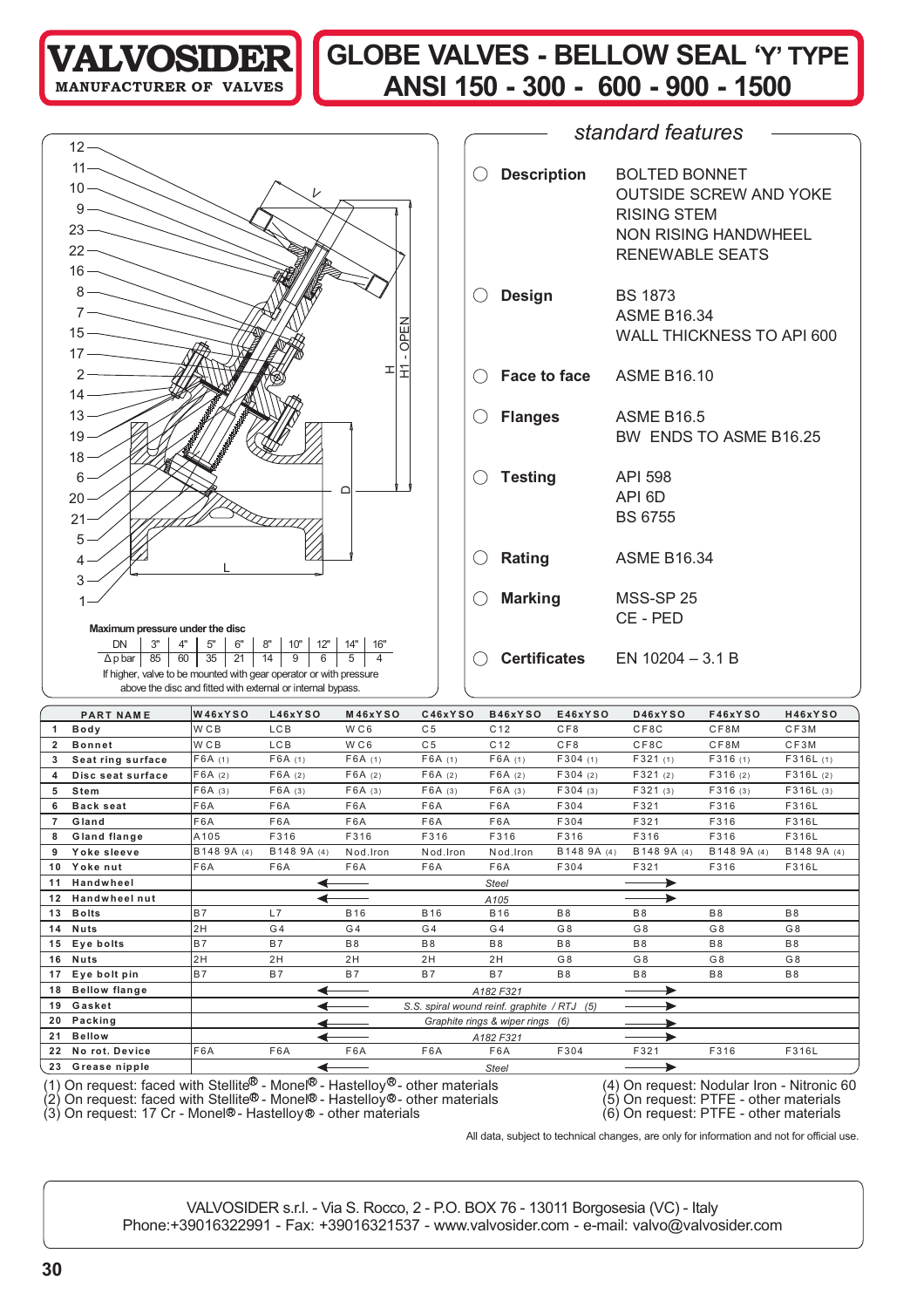# **GLOBE VALVES - BELLOW SEAL ' ANSI 150 - 300 - 600 - 900 - 1500**



#### **FIG. N. 460YSO - GLOBE V. BELLOW SEAL Y TYPE ASME CLASS 150**

| <b>SIZE</b>    | 2"  | $2\frac{1}{2}$ | 3"  | 4"  | 5"  | 6"  | 8"     | 10"  | 12"   | 14"    | 16"     | $\sim$ | $\sim$ | $\qquad \qquad \blacksquare$ | $\sim$ |
|----------------|-----|----------------|-----|-----|-----|-----|--------|------|-------|--------|---------|--------|--------|------------------------------|--------|
| <b>L RF/BW</b> | 203 | 216            | 241 | 292 | 356 | 406 | 495    | 622  | 699   | 787    | 914     | $- -$  | --     |                              |        |
| <b>L</b> RTJ   | 216 | 219            | 254 | 305 | 368 | 419 | 508    | 635  | 711   | 800    | 927     | --     | --     |                              |        |
| D              | 152 | 178            | 191 | 229 | 254 | 279 | 343    | 406  | 483   | 533    | 597     | $- -$  | --     | --                           |        |
|                | 200 | 200            | 225 | 250 | 300 | 300 | $500*$ | 700* | 700 * | $800*$ | $1000*$ |        |        |                              |        |
| н              | 320 | 350            | 380 | 440 | 480 | 560 | 680    | 750  | 860   | 930    | 1250    | $- -$  | --     |                              | $- -$  |
| H <sub>1</sub> | 380 | 430            | 470 | 550 | 615 | 720 | 890    | 1010 | 1170  | 1040   | 1380    |        |        |                              |        |

#### **FIG. N. 461YSO - GLOBE V. BELLOW SEAL Y TYPE ASME CLASS 300**

| <b>SIZE</b>    | 2"  | $2^{1/2}$ | 3"  | 4"  | 5"  | 6"     | 8"      | 10"   | 12"   | 14"     | 16"   | $\sim$                 | $\sim$ | -- | $= -$ |
|----------------|-----|-----------|-----|-----|-----|--------|---------|-------|-------|---------|-------|------------------------|--------|----|-------|
| <b>L RF/BW</b> | 267 | 292       | 318 | 356 | 400 | 445    | 559     | 622   | 711   | 838     | 864   | $\hspace{0.05cm}$      | --     |    | --    |
| <b>L RTJ</b>   | 282 | 308       | 333 | 371 | 416 | 460    | 575     | 638   | 727   | 854     | 879   | $\qquad \qquad \cdots$ | --     |    | $- -$ |
| D              | 165 | 191       | 210 | 254 | 279 | 318    | 381     | 445   | 521   | 584     | 648   | --                     |        |    | --    |
|                | 200 | 225       | 225 | 300 | 300 | $500*$ | $600 *$ | 700 * | 700 * | $800 *$ | 1000* |                        |        |    | $- -$ |
| н              | 390 | 400       | 410 | 430 | 570 | 680    | 800     | 850   | 1010  | 1150    | 1390  | $- -$                  |        |    | --    |
| H1             | 410 | 420       | 435 | 520 | 615 | 735    | 860     | 930   | 1110  | 1270    | 1512  | $-$                    | --     |    | $- -$ |

#### **FIG. N. 462YSO -** GLOBE V. BELLOW SEAL Y TYPE ASME CLASS 600

| <b>SIZE</b>  | ייכ | $2\frac{1}{2}$ | 2"  | 4"   | 5"     | 6"   | 8"    | 10"   | 12"   | 14"   | 16"   | $\sim$ | $\sim$ | $\sim$ | -- |
|--------------|-----|----------------|-----|------|--------|------|-------|-------|-------|-------|-------|--------|--------|--------|----|
| L RF/BW      | 292 | 330            | 356 | 432  | 508    | 559  | 660   | 787   | 838   | 889   | 991   | $- -$  |        |        | -- |
| <b>L RTJ</b> | 295 | 333            | 359 | 435  | 511    | 562  | 663   | 790   | 841   | 892   | 994   | $- -$  |        |        | -- |
| ID.          | 165 | 191            | 210 | 273  | 330    | 356  | 419   | 508   | 559   | 603   | 686   | $- -$  |        |        |    |
| ΙV           | 200 | 250            | 250 | 400* | $500*$ | 700* | 1000* | 1000* | 1000* | 1000* | 1000* |        |        |        | -- |
| ΙH           | 350 | 515            | 545 | 600  | 686    | 780  | 840   | 1235  | 1311  | 1430  | 1660  | $- -$  |        |        | -- |
| H1           | 370 | 535            | 570 | 630  | 726    | 830  | 910   | 1315  | 1411  | 1550  | 1800  | $- -$  |        |        | -- |

#### **FIG. N. 463YSO** - GLOBE V. BELLOW SEAL Y TYPE ASME CLASS 900

| <b>SIZE</b>    | ን"  | $2\frac{1}{2}$ | 3"     | 4"     | 5"     | 6"      | 8"    | 10"   | 12"     |
|----------------|-----|----------------|--------|--------|--------|---------|-------|-------|---------|
| <b>L RF/BW</b> | 368 | 419            | 381    | 457    | 559    | 610     | 737   | 838   | 965     |
| <b>L RTJ</b>   | 371 | 422            | 384    | 460    | 562    | 613     | 740   | 842   | 968     |
| ID             | 216 | 244            | 241    | 292    | 349    | 381     | 470   | 546   | 610     |
| <b>V</b>       | 400 | 400            | $500*$ | $600*$ | $700*$ | $1000*$ | 1000* | 1000* | $1000*$ |
| ΙH             | 575 | 690            | 590    | 720    | 870    | 973     | 1140  | 1500  | 1680    |
| H1             | 605 | 730            | 634    | 780    | 928    | 1045    | 1230  | 1615  | 1810    |

#### **FIG. N. 464YSO - GLOBE V. BELLOW SEAL Y TYPE ASME CLASS 1500**

| <b>SIZE</b>    | 2"     | $2\frac{1}{3}$ | 3"     | 4"   | 5"   | 6"     | 8"      | 10"     | 12"   |
|----------------|--------|----------------|--------|------|------|--------|---------|---------|-------|
| <b>L RF/BW</b> | 368    | 419            | 470    | 546  | 673  | 705    | 832     | 991     | 1130  |
| <b>L RTJ</b>   | 371    | 422            | 473    | 549  | 676  | 711    | 842     | 1000    | 1146  |
| D              | 216    | 244            | 267    | 311  | 375  | 394    | 483     | 584     | 673   |
| <b>V</b>       | $400*$ | $400*$         | $500*$ | 700* | 700* | $900*$ | $1000*$ | $1000*$ | 1000* |
| ΙH             | 575    | 690            | 770    | 840  | 902  | 973    | 1043    | 1670    | 1750  |
| H1             | 615    | 740            | 826    | 915  | 980  | 1080   | 1190    | 1760    | 1855  |

\* Gear operator recommended

#### *features on request*

| $\circ$ TOP FLANGE TO ISO 5210  |
|---------------------------------|
| $\cap$ GEAR OPERATOR            |
| $\bigcirc$ CHAIN WHEEL OPERATOR |
| O PNEUMATIC ACTUATOR            |
| O HYDRAULIC ACTUATOR            |
| $\circ$ FLECTRIC ACTUATOR       |
| $\cap$ position indicator       |
| $\circ$ limit switches          |
| ○ LOCKING / INTERLOCK SYSTEM    |
| $\circ$ DISC WITH PTFE INSERT   |
| $\circ$ PARABOLIC DISC          |
| $\circ$ STOP CHECK DISC         |
| $\circ$ STEM PROTECTION         |
| $\circ$ STEM EXTENSION          |
| $\cap$ LANTERN RING             |
| ○ EXTENDED STUFFING BOX         |
| ○ LIVE LOADED PACKING           |
| $\circ$ drain plug              |
| $\cap$ BY PASS                  |
| $\circ$ BW ENDS                 |
| <b>DIN CONNECTIONS</b><br>∩     |

All dimensions in mm (except where differently indicated) <br>All data, subject to technical changes, are only for information and not for official use.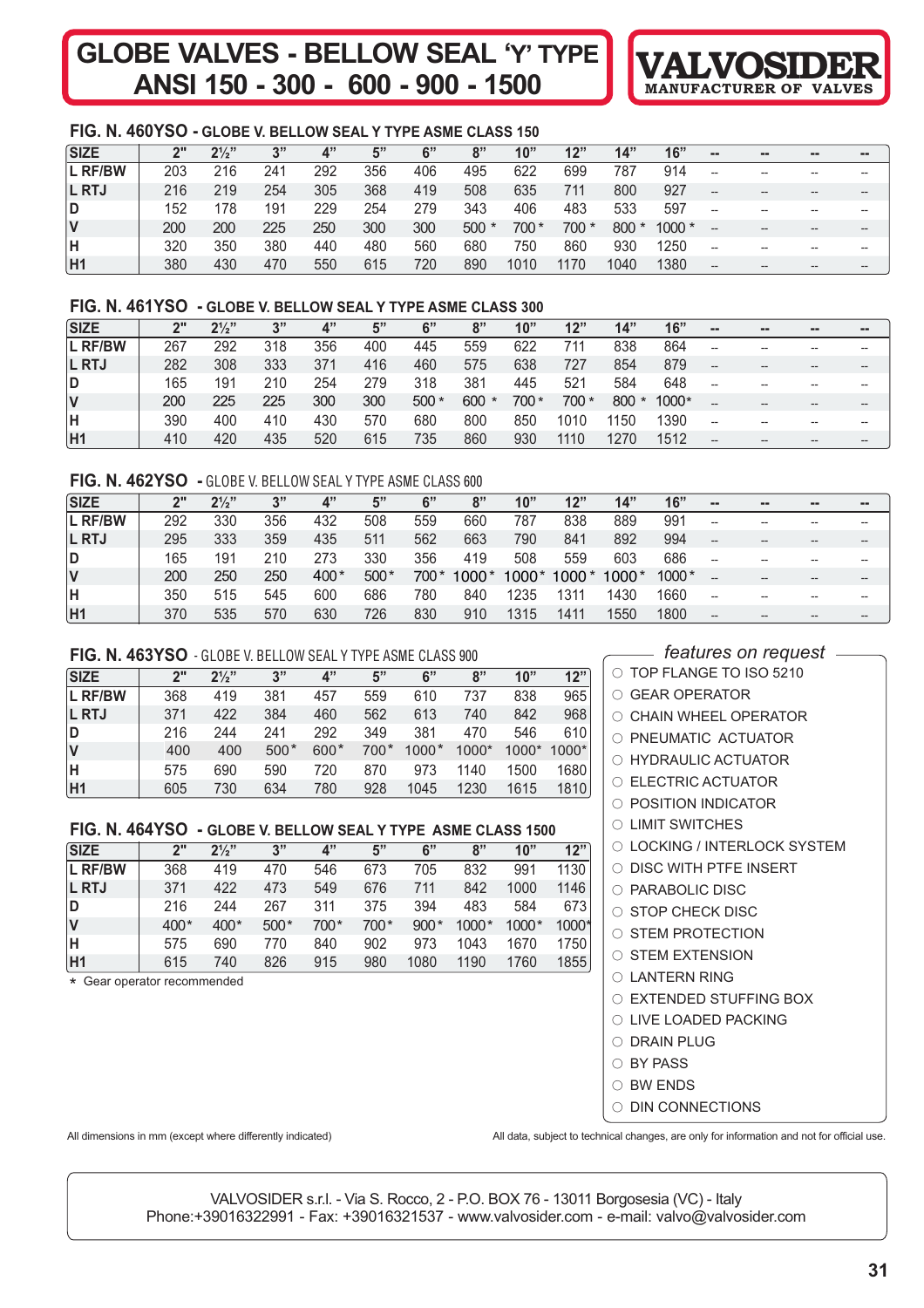

# **GLOBE VALVES - PRESSURE SEAL ASME 600 - 900 - 1500 - 2500**



|    | <b>PART NAME</b>                                                                                                       | WP6x                       | IP <sub>6x</sub> | MP6x                         | WCP6x           | FP6x                                       |  |  |  |
|----|------------------------------------------------------------------------------------------------------------------------|----------------------------|------------------|------------------------------|-----------------|--------------------------------------------|--|--|--|
|    | <b>Body</b>                                                                                                            | <b>WCB</b>                 | WC1              | W <sub>C6</sub>              | W <sub>C9</sub> | CF8M                                       |  |  |  |
| 2  | <b>Bonnet</b>                                                                                                          | <b>WCB</b>                 | WC1              | WC6                          | WC9             | CF8M                                       |  |  |  |
| 3  | Seat (integral)                                                                                                        |                            |                  | Stellite $\mathcal{D}(2)$    |                 |                                            |  |  |  |
| 4  | Disc seat surface                                                                                                      | $WCB + HF(1)$              | $WC1 + HF (1)$   | $WCG + HF (1)$               | $WC9 + HF (1)$  | $CF8M + HF(1)$                             |  |  |  |
| 5  | <b>Stem</b>                                                                                                            | F6A(3)                     | F6A(3)           | F6A (3)                      | F6A(3)          | F316(3)                                    |  |  |  |
| 6  | Back seat (integral)                                                                                                   |                            |                  | Stellite $\mathcal{B}(2)$    |                 |                                            |  |  |  |
| 7  | Gland                                                                                                                  | F6A                        | F6A              | F6A                          | F6A             | F316                                       |  |  |  |
| 8  | <b>Gland flange</b>                                                                                                    | A105                       | F316             | F316                         | F316            | F316                                       |  |  |  |
| 9  | Yoke sleeve                                                                                                            |                            |                  | B148 9A (4)                  |                 |                                            |  |  |  |
| 10 | Yoke nut                                                                                                               | A 105                      | A 105            | A 105                        | A 105           | F316                                       |  |  |  |
| 11 | <b>Handwheel</b>                                                                                                       |                            |                  | <b>Steel</b>                 |                 |                                            |  |  |  |
| 12 | <b>Handwheel nut</b>                                                                                                   |                            |                  | A <sub>105</sub>             |                 |                                            |  |  |  |
| 13 | <b>Bolts</b>                                                                                                           | B7                         | <b>B16</b>       | <b>B16</b>                   | <b>B16</b>      | B <sub>8</sub>                             |  |  |  |
| 14 | <b>Nuts</b>                                                                                                            | $\overline{\overline{2H}}$ | G4               | G4                           | G4              | G8                                         |  |  |  |
| 15 | <b>Retaining ring</b>                                                                                                  | A105                       | F6A              | F6A                          | F6A             | F316                                       |  |  |  |
| 16 | Segmental retaining ring                                                                                               | F6A                        | F6A              | F6A                          | F6A             | F316                                       |  |  |  |
| 17 | <b>Spacer ring</b>                                                                                                     | F6A                        | F6A              | F6A                          | F6A             | F316                                       |  |  |  |
| 18 | Gasket                                                                                                                 |                            |                  | S.S. reinforced graphite (5) |                 |                                            |  |  |  |
| 19 | Packing                                                                                                                |                            |                  | Graphite rings & wiper rings |                 |                                            |  |  |  |
| 20 | Grease nipple                                                                                                          |                            |                  | <b>Steel</b>                 |                 |                                            |  |  |  |
| 21 | Yoke                                                                                                                   | <b>WCB</b>                 | WC1              | WC6                          | WC9             | CF8M                                       |  |  |  |
| 22 | Segmental ring                                                                                                         | F6A                        | F6A              | F6A                          | F6A             | F316                                       |  |  |  |
| 23 | Yoke / body bolt                                                                                                       | B7                         | <b>B16</b>       | <b>B16</b>                   | <b>B16</b>      | B <sub>8</sub>                             |  |  |  |
| 24 | Yoke / body nut                                                                                                        | 2H                         | G4               | G4                           | G4              | G <sub>8</sub>                             |  |  |  |
| 25 | No rotation device                                                                                                     | 2H                         | G4               | G4                           | G4              | G <sub>8</sub>                             |  |  |  |
| 26 | <b>Bolts</b>                                                                                                           | B7                         | <b>B16</b>       | <b>B16</b>                   | <b>B16</b>      | B <sub>8</sub>                             |  |  |  |
|    | (1) On request: faced with Stellite $^{\circledR}$ - Monel $^{\circledR}$ - Hastelloy $^{\circledR}$ - other materials |                            |                  |                              |                 | (4) On request: Nodular Iron - Nitronic 60 |  |  |  |

(2) On request: faced with Monel® - Hastelloy®- other materials  $(5)$  On request: Metal (3) On request: 17 Cr - Monel®- Hastelloy® - other materials

All data, subject to technical changes, are only for information and not for official use.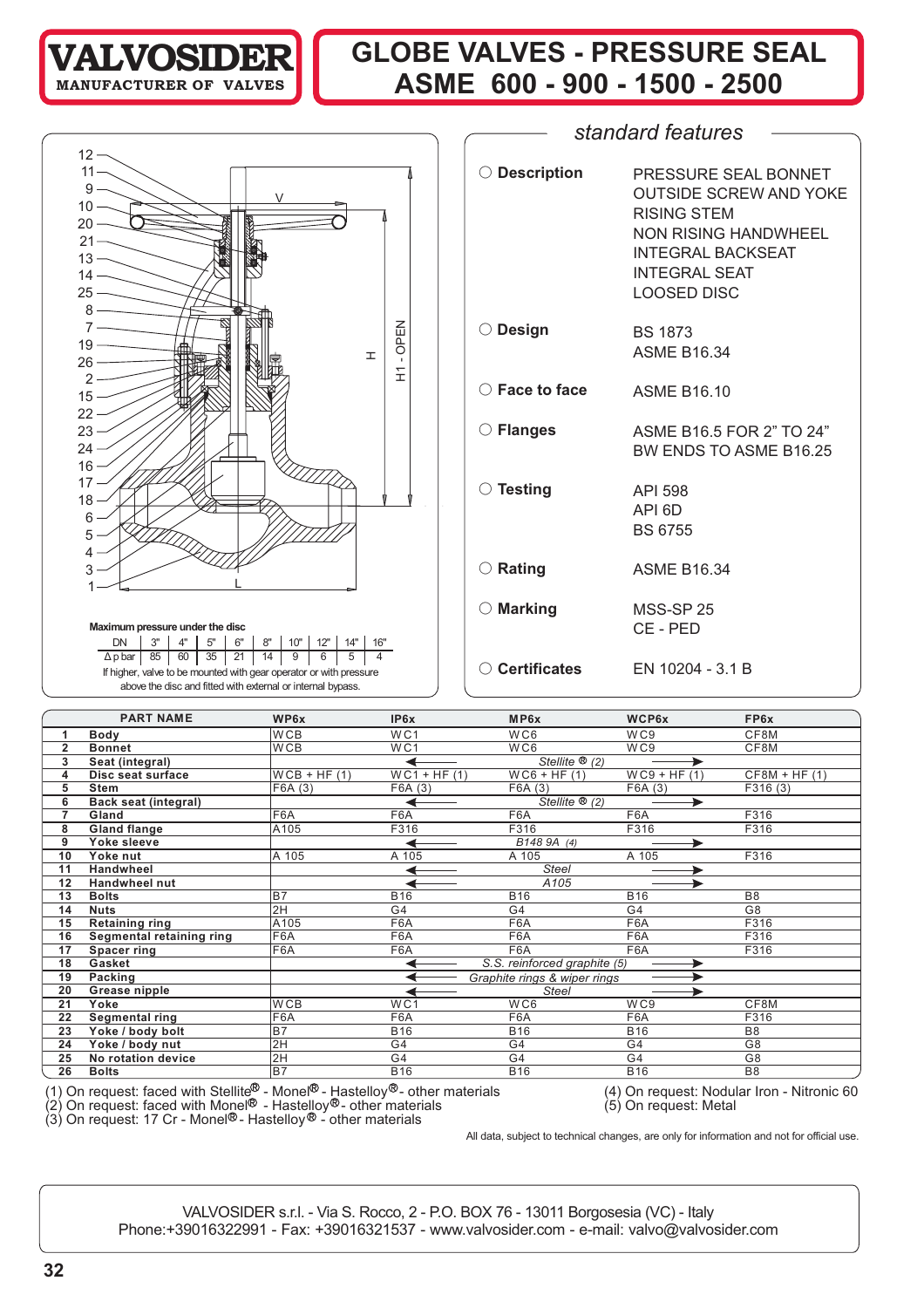# **GLOBE VALVES - PRESSURE SEAL ASME 600 - 900 - 1500 - 2500**



# **FIG. N. P62 - GLOBE VALVES PRESSURE SEAL ASME CLASS 600**

| <b>SIZE</b>    | ייפ | 2"  | 4"  | 6"  | 8"   | 10"  | 12"  | 14"  | 16"  | $\sim$ $\sim$            | $\qquad \qquad \blacksquare$ | $\sim$ | $\sim$ $-$ |
|----------------|-----|-----|-----|-----|------|------|------|------|------|--------------------------|------------------------------|--------|------------|
| L RF           | 292 | 356 | 432 | 559 | 660  | 787  | 838  | 889  | 991  | $- -$                    | $- -$                        | $- -$  | --         |
| <b>L RTJ</b>   | 295 | 359 | 435 | 562 | 663  | 790  | 841  | 892  | 994  | $\qquad \qquad -$        | $- -$                        | $- -$  | --         |
| L BW           | 292 | 356 | 432 | 559 | 660  | 787  | 838  | 889  | 991  | $- -$                    | $- -$                        | $- -$  | --         |
| $\mathsf{V}$   | 200 | 250 | 300 | G.O | G.O. | G.O. | G.O. | G.O. | G.O. | $\qquad \qquad -$        | $- -$                        | $- -$  | --         |
| ΙH             | 500 | 550 | 590 | 840 | 970  | 1160 | 1300 | 1480 | 1680 | $\overline{\phantom{m}}$ | $- -$                        | $- -$  | --         |
| H <sub>1</sub> | 540 | 600 | 670 | 930 | 1120 | 1350 | 1525 | 1750 | 1980 | $\qquad \qquad -$        | $- -$                        | $- -$  |            |

# **FIG. N. P63 - GLOBE VALVES PRESSURE SEAL ASME CLASS 900**

| <b>SIZE</b>    | ייפ | 3"  | 4"  | 6"   | 8"   | 10"  | 12"  | 14"  | 16"  | $\sim$ $\sim$            | $\qquad \qquad \blacksquare$ | $\sim$ $\sim$                         | $\sim$ $\sim$ |
|----------------|-----|-----|-----|------|------|------|------|------|------|--------------------------|------------------------------|---------------------------------------|---------------|
| L RF           | 368 | 381 | 457 | 610  | 737  | 838  | 965  | 1029 | 1130 | $\overline{\phantom{a}}$ | --                           | --                                    | --            |
| L RTJ          | 371 | 384 | 460 | 613  | 740  | 842  | 968  | 1038 | 1140 | $--$                     | $- -$                        | $- -$                                 | $- -$         |
| L BW           | 368 | 381 | 457 | 610  | 737  | 838  | 965  | 1029 | 1130 | $- -$                    | $- -$                        | $- -$                                 | $- -$         |
| $\mathsf{V}$   | 250 | 300 | G.O | G.O. | G.O. | G.O. | G.O. | G.O. | G.O. | $- -$                    | $- -$                        | $\hspace{0.05cm}$ – $\hspace{0.05cm}$ | $- -$         |
| ΙH             | 500 | 550 | 590 | 840  | 970  | 1160 | 1300 | 1585 | 1639 | $\overline{\phantom{a}}$ | --                           | $- -$                                 | $- -$         |
| H <sub>1</sub> | 540 | 600 | 670 | 930  | 1120 | 1350 | 1525 | 1850 | 1940 | $- -$                    | $- -$                        | $- -$                                 | --            |

# **FIG. N. P64 - GLOBE VALVES PRESSURE SEAL ASME CLASS 1500**

| <b>SIZE</b>  | ייפ | 3"   | 4"   | 6"   | 8"   | 10"  | 12"  | $\sim$ $-$ | $\sim$ $\sim$ | $\sim$ $-$ | $\sim$ $\sim$ | $\sim$ $\sim$ | -- |
|--------------|-----|------|------|------|------|------|------|------------|---------------|------------|---------------|---------------|----|
| L RF         | 368 | 470  | 546  | 705  | 832  | 991  | 1130 | --         | $- -$         | $- -$      | --            |               |    |
| L RTJ        | 371 | 473  | 549  | 711  | 842  | 1000 | 1146 | --         | $- -$         | $- -$      | $- -$         |               | -- |
| L BW         | 368 | 470  | 546  | 705  | 832  | 991  | 1130 | --         | $- -$         | $- -$      | --            |               | -- |
| $\mathsf{V}$ | 250 | G.O. | G.O. | G.O. | G.O. | G.O. | G.O. | --         | $- -$         | $- -$      | --            | $- -$         |    |
| İΗ           | 500 | 550  | 590  | 840  | 970  | 1250 | 1400 | --         | $- -$         | $- -$      | --            |               | -- |
| <b>H1</b>    | 540 | 600  | 670  | 930  | 1120 | 1350 | 1525 | $- -$      | $- -$         | $- -$      | $- -$         | $- -$         | -- |

# **FIG. N. P65 - GLOBE VALVES PRESSURE SEAL ASME CLASS 2500**

| <b>SIZE</b>            | ייר | 3"   | 4"   | 6"   | 8"   | 10"  | 12"  | $\sim$ $-$ | $\sim$ | $\sim$ $\sim$ | $\sim$ $\sim$ | $\sim$ | $\qquad \qquad \blacksquare$ |
|------------------------|-----|------|------|------|------|------|------|------------|--------|---------------|---------------|--------|------------------------------|
| L RF                   | 451 | 578  | 673  | 914  | 1022 | 1270 | 1422 | --         | --     | $- -$         | --            |        | --                           |
| L RTJ                  | 454 | 584  | 683  | 927  | 1038 | 1292 | 1445 | $- -$      | --     | $- -$         | --            | --     | $- -$                        |
| L BW                   | 451 | 578  | 673  | 914  | 1022 | 1270 | 1422 | $- -$      | --     | $- -$         | --            | --     | $- -$                        |
| $\mathsf{I}\mathsf{V}$ | G.O | G.O. | G.O. | G.O. | G.O  | G.O. | G.O. | $- -$      | $- -$  | $- -$         | $- -$         | --     | $- -$                        |
| H                      | 500 | 550  | 600  | 860  | 1000 | 1330 | 1700 | $- -$      | --     | $- -$         | --            |        | --                           |
| H <sub>1</sub>         | 540 | 600  | 680  | 950  | 1150 | 1430 | 1825 | $- -$      | --     | $- -$         | --            | --     | $- -$                        |

|                                   | <i>features on request</i>     |
|-----------------------------------|--------------------------------|
| $\circ$ TOP FLANGE TO ISO 5210    | $\circ$ stem protection        |
| ○ GEAR OPERATOR                   | $\circ$ STEM EXTENSION         |
| ○ CHAIN WHEEL OPERATOR            | $\circ$ LANTERN RING           |
| ○ PNEUMATIC OR HYDRAULIC ACTUATOR | $\circ$ EXTENDED STUFFING BOX  |
| $\circ$ ELECTRIC ACTUATOR         | $\bigcirc$ LIVE LOADED PACKING |
| $\circ$ POSITION INDICATOR        | $\bigcirc$ DRAIN PLUG          |
| O LIMIT SWITCHES                  | ○ BY PASS                      |
| O LOCKING / INTERLOCK SYSTEM      | $\bigcirc$ FLANGED ENDS        |
| O PTFE SOFT SEATS                 | DIN CONNECTIONS                |

All dimensions in mm (except where differently indicated) All data, subject to technical changes, are only for information and not for official use.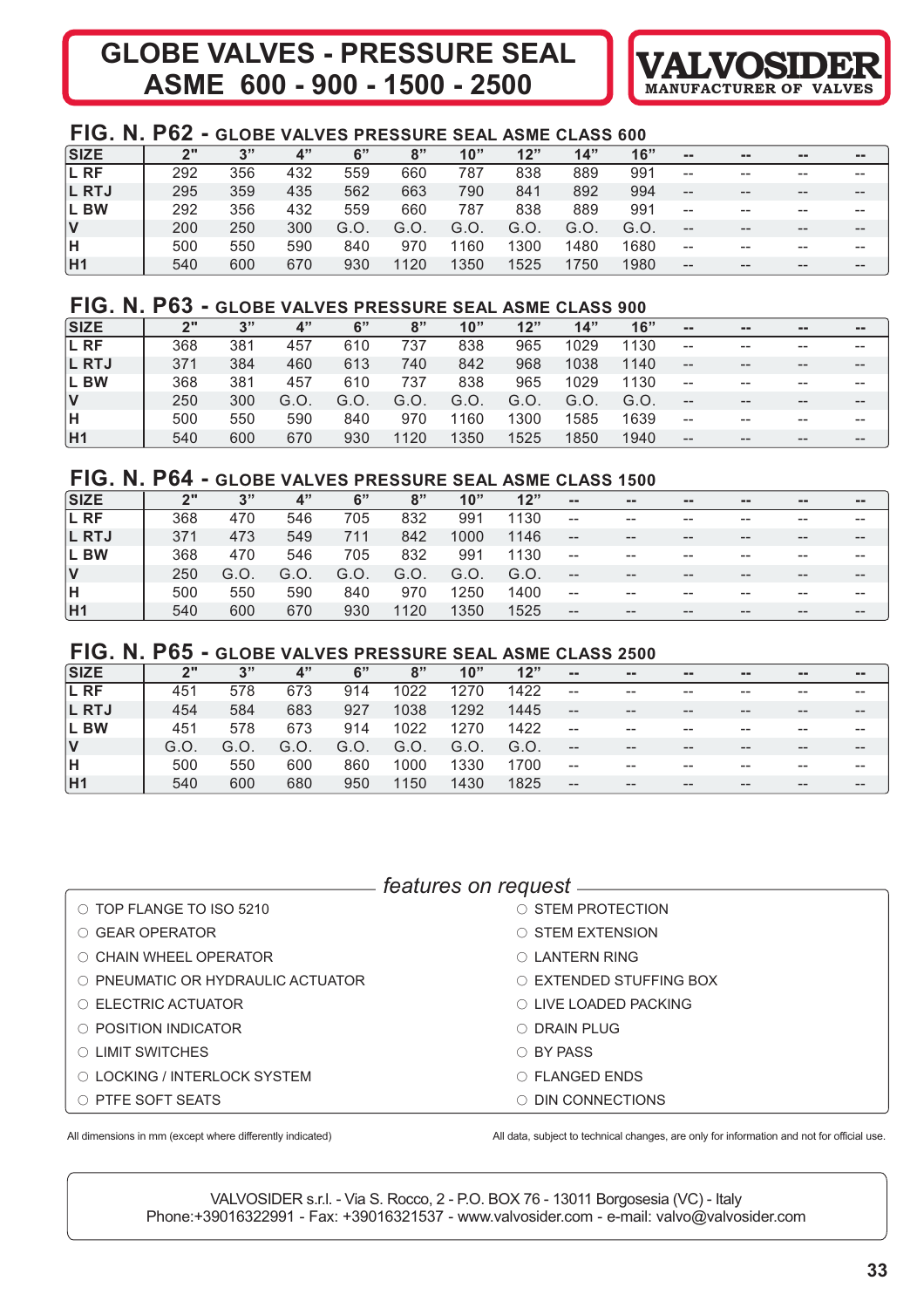

# **VALVOSIDER** GLOBE VALVES PRESSURE SEAL - Y TYPE **ASME 600 - 900 - 1500 - 2500**

|                                                                                                        |                                  | standard features                                   |
|--------------------------------------------------------------------------------------------------------|----------------------------------|-----------------------------------------------------|
|                                                                                                        |                                  |                                                     |
| $11 -$<br>$12 -$                                                                                       | ○ Description                    | PRESSURE SEAL BONNET                                |
| $9 -$                                                                                                  |                                  | <b>OUTSIDE SCREW AND YOKE</b><br><b>RISING STEM</b> |
| $10 -$<br>$20 -$                                                                                       |                                  | <b>NON RISING HANDWHEEL</b>                         |
| $21 -$                                                                                                 |                                  | <b>INTEGRAL BACKSEAT</b>                            |
| $25 -$                                                                                                 |                                  | <b>INTEGRAL SEAT</b>                                |
| 14.                                                                                                    |                                  | <b>LOOSED DISC</b>                                  |
| 8                                                                                                      |                                  |                                                     |
| $13-$                                                                                                  | ◯ Design                         | <b>BS 1873</b>                                      |
|                                                                                                        |                                  | <b>ASME B16.34</b>                                  |
| OPEN<br>$2 -$<br>I<br>$19 -$                                                                           |                                  |                                                     |
| $\blacksquare$<br>$26 -$                                                                               | $\bigcirc$ Face to face          | <b>ASME B16.10</b>                                  |
| Ξ<br>$15 -$                                                                                            |                                  |                                                     |
| $22 -$                                                                                                 | ◯ Flanges                        | ASME B16.5 FOR 2" TO 24"                            |
| $24-$                                                                                                  |                                  | BW ENDS TO ASME B16.25                              |
| $23 -$                                                                                                 |                                  |                                                     |
| $16-$                                                                                                  | ◯ Testing                        | API 598                                             |
| $17 -$                                                                                                 |                                  | API 6D                                              |
| $18 -$<br>6                                                                                            |                                  | <b>BS 6755</b>                                      |
| 5.                                                                                                     |                                  |                                                     |
|                                                                                                        | $\bigcirc$ Rating                | <b>ASME B16.34</b>                                  |
|                                                                                                        |                                  |                                                     |
|                                                                                                        |                                  |                                                     |
|                                                                                                        | $\bigcirc$ Marking               | MSS-SP 25                                           |
| Maximum pressure under the disc<br>8"<br>12"<br>14"<br><b>DN</b><br>3"<br>4"<br>5"<br>6"<br>10"<br>16" |                                  | CE - PED                                            |
| 85<br>60<br>35<br>9<br>21<br>14<br>6<br>5<br>$\Delta p$ bar<br>4                                       |                                  |                                                     |
| If higher, valve to be mounted with gear operator or with pressure                                     | $\circlearrowright$ Certificates | EN 10204 - 3.1 B                                    |
| above the disc and fitted with external or internal bypass.                                            |                                  |                                                     |
|                                                                                                        |                                  |                                                     |

|                | <b>PART NAME</b>            | WP8x            | IP8x            | MP8x                                 | WCP8x           | FP8x           |
|----------------|-----------------------------|-----------------|-----------------|--------------------------------------|-----------------|----------------|
|                | <b>Body</b>                 | <b>WCB</b>      | WC <sub>1</sub> | WC <sub>6</sub>                      | W <sub>C9</sub> | CF8M           |
| 2              | <b>Bonnet</b>               | <b>WCB</b>      | WC1             | WC <sub>6</sub>                      | WC9             | CF8M           |
| 3              | Seat (integral)             |                 |                 | Stellite $\mathcal{B}(2)$            |                 |                |
| 4              | Disc seat surface           | $WCB + HF (1)$  | $WC1 + HF (1)$  | $WCG + HF (1)$                       | $WC9 + HF (1)$  | $CF8M + HF(1)$ |
| 5              | <b>Stem</b>                 | F6A (3)         | F6A (3)         | F6A (3)                              | F6A(3)          | F316(3)        |
| 6              | <b>Back seat (integral)</b> |                 |                 | Stellite $\overline{\mathcal{O}(2)}$ | ▶               |                |
| $\overline{7}$ | Gland                       | F6A             | F6A             | F6A                                  | F6A             | F316           |
| 8              | <b>Gland flange</b>         | A105            | F316            | F316                                 | F316            | F316           |
| 9              | Yoke sleeve                 |                 |                 | B148 9A (4)                          | ▶               |                |
| 10             | Yoke nut                    | A 105           | A 105           | A 105                                | A 105           | F316           |
| 11             | <b>Handwheel</b>            |                 |                 | <b>Steel</b>                         |                 |                |
| 12             | <b>Handwheel nut</b>        |                 |                 | A <sub>105</sub>                     |                 |                |
| 13             | <b>Bolts</b>                | <b>B7</b>       | <b>B16</b>      | <b>B16</b>                           | <b>B16</b>      | B <sub>8</sub> |
| 14             | <b>Nuts</b>                 | 2H              | G <sub>4</sub>  | G4                                   | G4              | G <sub>8</sub> |
| 15             | <b>Retaining ring</b>       | A105            | F6A             | F6A                                  | F6A             | F316           |
| 16             | Segmental retaining ring    | F6A             | F6A             | F6A                                  | F6A             | F316           |
| 17             | Spacer ring                 | F6A             | F6A             | F6A                                  | F6A             | F316           |
| 18             | Gasket                      |                 |                 | S.S. reinforced graphite (5)         |                 |                |
| 19             | Packing                     |                 |                 | Graphite rings & wiper rings         |                 |                |
| 20             | Grease nipple               |                 |                 | <b>Steel</b>                         |                 |                |
| 21             | Yoke                        | W <sub>CB</sub> | W <sub>C1</sub> | WC <sub>6</sub>                      | WC9             | CF8M           |
| 22             | Segmental ring              | F6A             | F6A             | F6A                                  | F6A             | F316           |
| 23             | Yoke / body bolt            | <b>B7</b>       | <b>B16</b>      | <b>B16</b>                           | <b>B16</b>      | B <sub>8</sub> |
| 24             | Yoke / body nut             | 2H              | G4              | G4                                   | G4              | G <sub>8</sub> |
| 25             | No rotation device          | 2H              | G <sub>4</sub>  | G4                                   | G4              | G8             |
| 26             | <b>Bolts</b>                | B7              | <b>B16</b>      | <b>B16</b>                           | <b>B16</b>      | B <sub>8</sub> |

(1) On request: faced with Stellite $^{\mathbb{R}}$  Monel $^{\mathbb{Q}}$  Hastelloy $^{\mathbb{Q}}$  other materials (4) On request: Nodular Iron - Nitronic 60

(2) On request: faced with Stellite<sup>ng</sup> Monel<sup>io</sup> Hastelloy<sup>lo</sup> other materials (5) On request: PTFE - other materials

All data, subject to technical changes, are only for information and not for official use.<br>All data, subject to technical changes, are only for information and not for official use.

(3) On request: 17 Cr - Monel $^\circledR$  Hastelloy $^\circledR$  other materials  $\hspace{1cm}$  (6) On request: PTFE - other materials